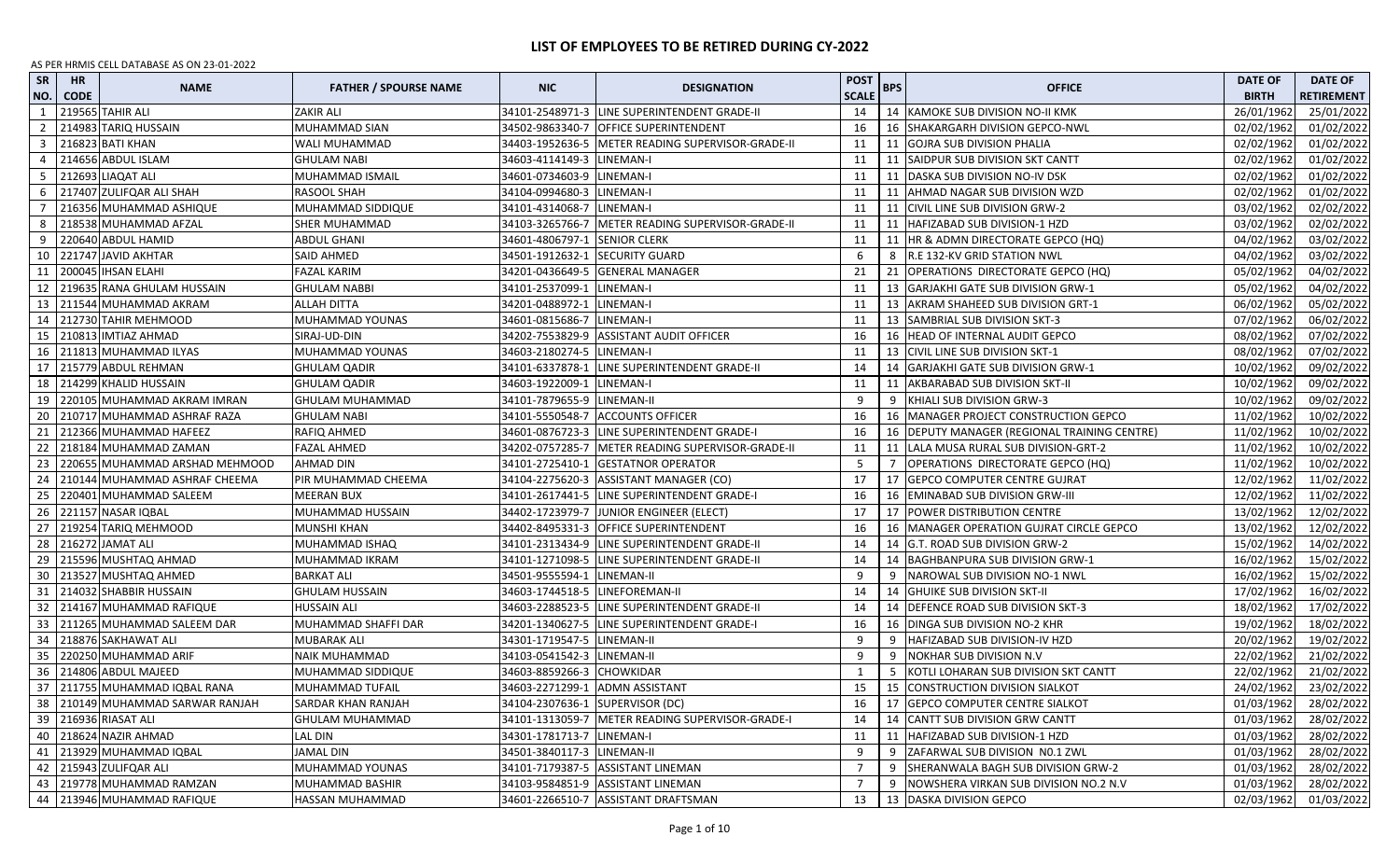| SR<br>NO. | <b>HR</b><br><b>CODE</b> | <b>NAME</b>                     | <b>FATHER / SPOURSE NAME</b> | <b>NIC</b>                     | <b>DESIGNATION</b>                                | <b>POST</b><br><b>SCALE</b> | <b>BPS</b> | <b>OFFICE</b>                              | <b>DATE OF</b><br><b>BIRTH</b> | <b>DATE OF</b><br><b>RETIREMENT</b> |
|-----------|--------------------------|---------------------------------|------------------------------|--------------------------------|---------------------------------------------------|-----------------------------|------------|--------------------------------------------|--------------------------------|-------------------------------------|
| 45        |                          | 215782 LIAQAT ALI               | KHUSHI MUHAMMAD              | 34101-6728155-9 LINEMAN-I      |                                                   | 11                          |            | 13 GARJAKHI GATE SUB DIVISION GRW-1        | 02/03/1962                     | 01/03/2022                          |
| 46        |                          | 222674 MUHAMMAD MUBARIK         | NAZIR AHMED                  | 34103-0548853-5                | LINE SUPERINTENDENT GRADE-II                      | 14                          |            | 14   HAFIZABAD SUB DIVISION-1 HZD          | 03/03/1962                     | 02/03/2022                          |
| 47        |                          | 215878 MUHAMMAD SAIF UR REHMAN  | MUHAMMAD ATA UR REHMAN       | 34101-6261031-1                | METER READING SUPERVISOR-GRADE-II                 | 11                          |            | 11 FAROOQ GUNJ SUB DIVISION GRW-1          | 03/03/1962                     | 02/03/2022                          |
| 48        |                          | 215422 FARYAD HUSSAIN           | SIRAJ DIN                    | 34502-1562257-1                | LINEMAN-II                                        | 9                           |            | SHAKARGRAH SUB DIVISION NO-III SKG         | 03/03/1962                     | 02/03/2022                          |
| 49        |                          | 218782 RAFAQAT ALI              | MUHAMMAD SHARIF              | 35403-3929395-9 LINEMAN-II     |                                                   | 9                           |            | PINDI BHATTIAN SUB DIVISION JPB            | 05/03/1962                     | 04/03/2022                          |
| 50        |                          | 200078 MUHAMMAD HASEEB          | MUHAMMAD HABIB KHAN          |                                | 34101-2425865-9 SUPERINTENDING ENGINEER           | 19                          |            | 20   MANAGER (GSO) CIRCLE GEPCO            | 08/03/1962                     | 07/03/2022                          |
| -51       |                          | 216089 MUHAMMAD ASHFAQ          | ABDUL HAMID                  | 34101-6931411-1 LINEFOREMAN-II |                                                   | 14                          |            | 14   T.M.KHAN SUB DIVISION GRW-2           | 08/03/1962                     | 07/03/2022                          |
| 52        |                          | 216994 TANVEER ALI              | <b>FAZAL DIN</b>             | 34104-2516924-1                | LINEMAN-I                                         | 11                          |            | 13   WAZIRABAD SUB DIVISION-II WZD         | 09/03/1962                     | 08/03/2022                          |
|           |                          | 53 213722 MUHAMMAD RIAZ         | SARDAR AHMAD                 | 34502-5359210-3                | LINEMAN-I                                         | 11                          |            | 11 ZAFARWAL SUB DIVISION NO.3 ZWL          | 09/03/1962                     | 08/03/2022                          |
| 54        |                          | 212388 SYED ALI ABID HUSSAIN    | SYED ALI AFZAL HUSSAIN       | 34601-4374961-5                | <b>METER READER</b>                               | 9                           | 11         | DASKA SUB DIVISION NO-1 DSK                | 10/03/1962                     | 09/03/2022                          |
|           |                          | 55 214981 ZAFAR IQBAL BAIG      | WALI MUHAMMAD                | 34603-2637734-9 DRIVER         |                                                   | 8                           | 9          | DIVISION NO-2 SKT GEPCO                    | 10/03/1962                     | 09/03/2022                          |
|           |                          | 56 214318 MUHAMMAD WARIS        | <b>REHMAT ALI</b>            | 34502-1625390-5 DRIVER         |                                                   | 8                           | -9         | PASRUR ROAD SUB DIVISION SKT-II            | 10/03/1962                     | 09/03/2022                          |
|           |                          | 57 214872 LIAQAT ALI            | <b>NOOR AHMED</b>            |                                | 34502-2526199-3 METER READING SUPERVISOR-GRADE-II | 11                          |            | 11 ZAFARWAL ROAD SUB DIVISION SKT-II       | 12/03/1962                     | 11/03/2022                          |
| 58        |                          | 213423 ABDUL RAHMAN             | MUHAMMAD YAQOOB              | 34101-2489332-1                | <b>METER READER</b>                               | 9                           | 11         | SHAHEENABAD SUB DIVISION GRW CANTT         | 13/03/1962                     | 12/03/2022                          |
| 59        |                          | 219775 MUHAMMAD ISMAIL          | MUHAMMAD YOUSAF              | 34103-9814492-5 LINEMAN-II     |                                                   | 9                           | -9         | NOWSHERA VIRKAN SUB DIVISION NO.1 N.V      | 14/03/1962                     | 13/03/2022                          |
| 60        |                          | 221460 FAYYAZ HAIDER            | <b>ZAHOOR AHMED</b>          |                                | 35404-1557760-9 JUNIOR ENGINEER (ELECT)           | 17                          |            | 17 R.E 132-KV GRID STATION SHAHEENABAD GRW | 15/03/1962                     | 14/03/2022                          |
| 61        |                          | 210056 RANA MUHAMMAD ASLAM      | MUHAMMAD RAFIQUE             |                                | 34101-5627143-3 OFFICE SUPERINTENDENT             | 16                          |            | 16 MANAGER (MIS) GEPCO                     | 15/03/1962                     | 14/03/2022                          |
| 62        |                          | 213500 RIFFAT KAMAL             | SAKHI MUHAMMAD               |                                | 34501-0725623-5 LINE SUPERINTENDENT GRADE-II      | 14                          |            | 14 NAROWAL SUB DIVISION NO-1 NWL           | 15/03/1962                     | 14/03/2022                          |
| 63        |                          | 220310 MUHAMMAD MANSHA          | <b>GHULAM MUSTAFA</b>        |                                | 34102-0451785-7 LINE SUPERINTENDENT GRADE-II      | 14                          |            | 14   WANDHOO SUB DIVISION KMK              | 15/03/1962                     | 14/03/2022                          |
| 64        |                          | 219376 ARSHAD MEHMOOD           | <b>SARDAR KHAN</b>           | 37301-7314775-5 METER READER   |                                                   | 9                           | 9          | SHAHANA LOAK SUB DIVISION MBD              | 15/03/1962                     | 14/03/2022                          |
| 65        |                          | 220618 MUHAMMAD AKRAM NAVEED    | <b>HAJI KHUDA BAKHSH</b>     |                                | 34101-7657872-9 OFFICE SUPERINTENDENT             | 16                          |            | 16   HR & ADMN DIRECTORATE GEPCO (HQ)      | 17/03/1962                     | 16/03/2022                          |
|           |                          | 66 214797 SABIR HUSSAIN         | MUHAMMAD HUSSAIN             | 34603-9274588-3 DRIVER         |                                                   | 8                           |            | 9 KOTLI LOHARAN SUB DIVISION SKT CANTT     | 17/03/1962                     | 16/03/2022                          |
| 67        |                          | 220300 MUHAMMAD NAZIR           | <b>ABDUL MAJEED</b>          | 34102-0457060-3                | LINE SUPERINTENDENT GRADE-II                      | 14                          |            | 14 WANDHOO SUB DIVISION KMK                | 20/03/1962                     | 19/03/2022                          |
| 68        |                          | 218478 MUHAMMAD BASHIR          | <b>MEHDI HASSAN</b>          | 35403-2866783-7                | LINEMAN-I                                         | 11                          |            | 11 SUKHEKI SUB DIVISION JPB                | 20/03/1962                     | 19/03/2022                          |
|           |                          | 69 211499 AZHAR FAREED          | <b>ABDUL AZIZ</b>            | 34201-0482430-9 DRIVER         |                                                   | 8                           |            | 11   MARGHZAR SUB DIVISION GRT-1           | 21/03/1962                     | 20/03/2022                          |
| 70        |                          | 215898 AMJAD HUSSAIN            | TAQI MUHAMMAD                | 34101-9785818-3                | <b>HDM GRADE-B</b>                                | 14                          |            | 14 DIVISION-II GRW GEPCO                   | 22/03/1962                     | 21/03/2022                          |
| 71        |                          | 212341 TAHIR INAYAT             | INAYAT ULLAH                 | 34601-9038470-1                | <b>HDM GRADE-A</b>                                | 15                          |            | 15   MANAGER OPERATION CANTT CIRCLE GEPCO  | 23/03/1962                     | 22/03/2022                          |
| 72        |                          | 215084 SHABBIR HUSSAIN          | MUHAMMAD BAKHSH              | 34502-7361004-3                | LINE SUPERINTENDENT GRADE-II                      | 14                          |            | 14 NAROWAL SUB DIVISION NO-III NWL         | 23/03/1962                     | 22/03/2022                          |
| 73        |                          | 213463 MUSHTAQ AHMAD            | <b>ABDUL HAMID</b>           | 34101-3498708-5                | <b>HDM GRADE-B</b>                                | 14                          |            | 14 CANTT DIVISION GRW GEPCO                | 25/03/1962                     | 24/03/2022                          |
| 74        |                          | 217997 MUHAMMAD TARIQ           | NAZIR AHMED                  | 34201-7288870-1                | <b>CHOWKIDAR</b>                                  | 1                           |            | <b>DIVISION NO-1 GUJRAT</b>                | 27/03/1962                     | 26/03/2022                          |
| 75        |                          | 216094 SYED CHANN PIR           | BARKAT ALI SHAH              | 34601-7441728-7                | LINEMAN-I                                         | 11                          |            | 11   T.M.KHAN SUB DIVISION GRW-2           | 29/03/1962                     | 28/03/2022                          |
| 76        |                          | 212612 GHAZANFAR KHAN           | <b>BASHIR AHMED KHAN</b>     | 34601-0773284-9                | JUNIOR ENGINEER (ELECT)                           | 17                          |            | 17   DASKA SUB DIVISION NO-III DSK         | 01/04/1962                     | 31/03/2022                          |
| 77        |                          | 216448 MUNAWAR HUSSAIN          | MUHAMMAD SHARIF              |                                | 34403-1884554-9 OFFICE SUPERINTENDENT             | 16                          |            | 16   MANAGER OPERATION GUJRAT CIRCLE GEPCO | 01/04/1962                     | 31/03/2022                          |
|           |                          | 78 212222 MUHAMMAD IQBAL        | MUHAMMAD SHARIF              | 34602-1577810-7                | LINE SUPERINTENDENT GRADE-I                       | 16                          |            | 16 PASRUR SUB DIVISION NO-II PSR           | 01/04/1962                     | 31/03/2022                          |
| 79        |                          | 210822 MUHAMMAD ARSHAD          | <b>GHOUS MUHAMMAD</b>        | 34101-2464901-9                | <b>ASSISTANT AUDIT OFFICER</b>                    | 16                          |            | 16 HEAD OF INTERNAL AUDIT GEPCO            | 01/04/1962                     | 31/03/2022                          |
|           |                          | 80 217731 MUHAMMAD ASHRAF       | <b>ASHIQ HUSSAIN</b>         | 34603-9942197-7                | LINE SUPERINTENDENT GRADE-I                       | 16                          |            | 16 GUJRAT RURAL SUB DIVISION GRT-2         | 01/04/1962                     | 31/03/2022                          |
|           |                          | 81 211406 MUHAMMAD IQBAL        | MOHAMMAD ASLAM               |                                | 12201-7906053-1 LINE SUPERINTENDENT GRADE-II      | 14                          |            | 14   MARGHZAR SUB DIVISION GRT-1           | 01/04/1962                     | 31/03/2022                          |
|           |                          | 82 216767 MUSHTAQ AHMED         | <b>MUMRA</b>                 |                                | 34401-0574461-3 LINE SUPERINTENDENT GRADE-II      | 14                          |            | 14   RAIRKA BALA SUB DIVISION-PHL          | 01/04/1962                     | 31/03/2022                          |
|           |                          | 83 211210 GHULAM SARWAR         | <b>MANZOOR HUSSAIN</b>       | 34201-5080275-5 LINEMAN-I      |                                                   | 11                          |            | 11 S.I.E SUB DIVISION GRT-1                | 01/04/1962                     | 31/03/2022                          |
|           |                          | 84 216640 SALEEM BAIG           | <b>SARDAR BAIG</b>           | 34403-1856114-1 LINEMAN-I      |                                                   | 11                          |            | 11 PHARIANWALI SUB DIVISION PHALIA         | 01/04/1962                     | 31/03/2022                          |
|           |                          | 85 211660 MUHAMMAD YOUNAS       | <b>SANA ULLAH</b>            |                                | 34603-2339703-5 METER READING SUPERVISOR-GRADE-II | 11                          |            | 11 POWER HOUSE SUB DIVISION SKT-1          | 01/04/1962                     | 31/03/2022                          |
|           |                          | 86 211525 SALEEM AKBAR          | MUHAMMAD SADIQ               | 34201-6396774-1 METER READER   |                                                   | 9                           | 9          | POWER HOUSE SUB DIVISION GRT-1             | 01/04/1962                     | 31/03/2022                          |
|           |                          | 87 217833 ARSHAD MAHMOOD        | MUHAMMAD IBRAHIM             | 34201-0346030-1 METER READER   |                                                   | 9                           |            | 11   LALA MUSA RURAL SUB DIVISION-GRT-2    | 01/04/1962                     | 31/03/2022                          |
|           |                          | 88 219174 MUHAMMAD NAWAZ NAVEED | <b>MIAN NADIR</b>            | 34401-0607298-3 METER READER   |                                                   | 9                           | 9          | MALIKWAL URBAN SUB DIVISION MBD            | 01/04/1962                     | 31/03/2022                          |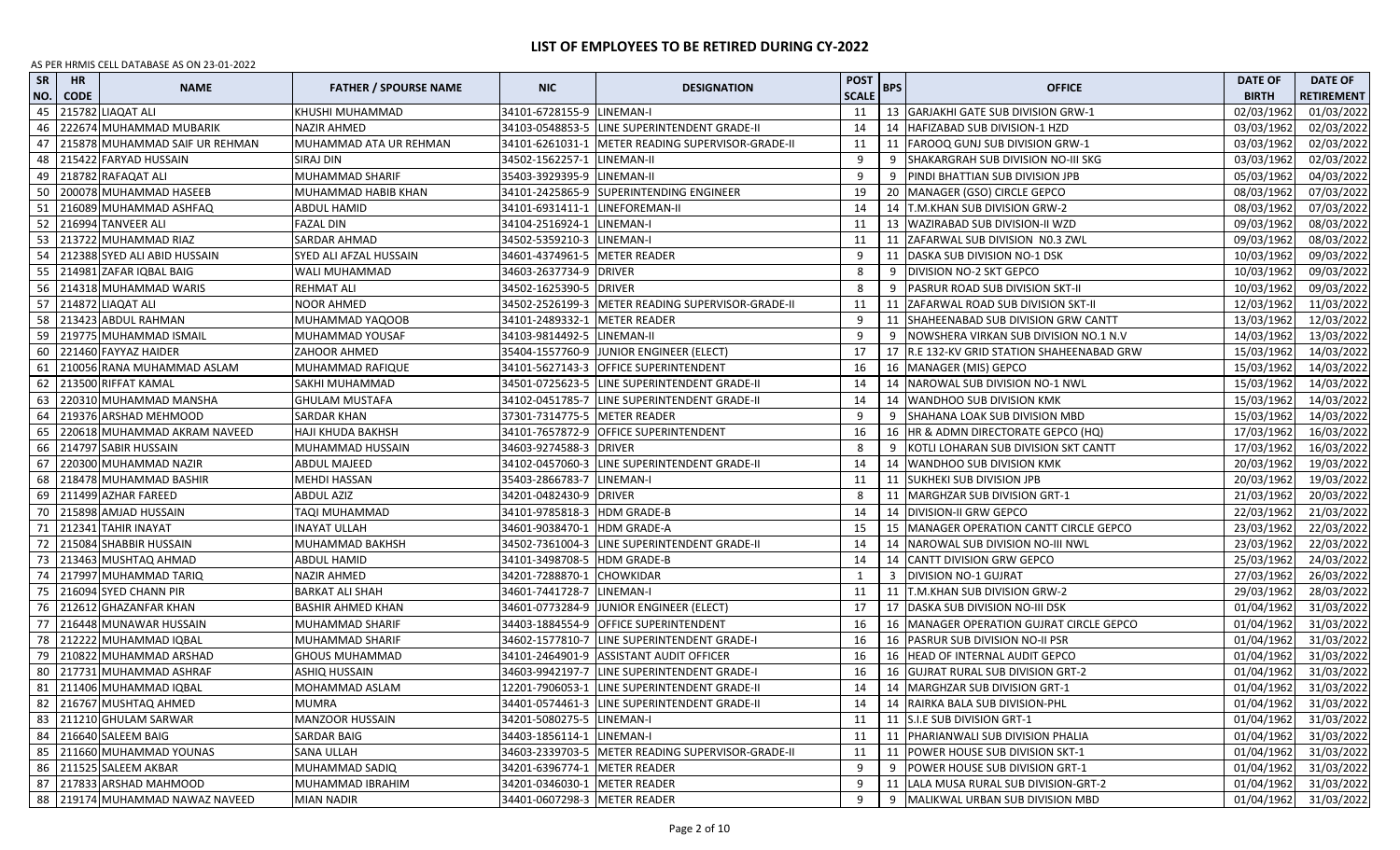| <b>SR</b><br>NO. | <b>HR</b><br><b>CODE</b> | <b>NAME</b>                     | <b>FATHER / SPOURSE NAME</b> | <b>NIC</b>                      | <b>DESIGNATION</b>                                | <b>POST</b><br><b>SCALE</b> | <b>BPS</b> | <b>OFFICE</b>                                | <b>DATE OF</b><br><b>BIRTH</b> | <b>DATE OF</b><br><b>RETIREMENT</b> |
|------------------|--------------------------|---------------------------------|------------------------------|---------------------------------|---------------------------------------------------|-----------------------------|------------|----------------------------------------------|--------------------------------|-------------------------------------|
| 89               |                          | 214769 SARFRAZ HUSSAIN          | SYED IJAZ HUSSAIN            | 34603-4829715-1 LINEMAN-II      |                                                   | 9                           |            | 11 KOTLI LOHARAN SUB DIVISION SKT CANTT      | 01/04/1962                     | 31/03/2022                          |
| 90               |                          | 211500 ABDUL RAUF               | MUHAMMAD SHARIF              | 34202-0759266-7 DRIVER          |                                                   | 8                           |            | 11 KOTLA SUB DIVISION NO-1 KHR               | 01/04/1962                     | 31/03/2022                          |
| 91               |                          | 214550 MUHAMMAD IKRAM           | <b>BASHIR AHMED</b>          |                                 | 34603-6312676-5 LINE SUPERINTENDENT GRADE-I       | 16                          |            | 16 SAIDPUR SUB DIVISION SKT CANTT            | 02/04/1962                     | 01/04/2022                          |
| 92               |                          | 221743 BASHIR AHMAD RANA        | <b>SHUKAR DIN</b>            |                                 | 34501-0466474-3 ASSTT FOREMAN SS&T                | 11                          |            | 11 AET-II-GRW 132 KV G.STATION SKG           | 02/04/1962                     | 01/04/2022                          |
| 93               |                          | 211572 MUHAMMAD ASIF AWAN       | MUHAMMAD YOUSAF              |                                 | 34603-2330510-9 COMPUTER OPERATOR                 | 16                          |            | 17 GEPCO COMPUTER CENTRE SIALKOT             | 03/04/1962                     | 02/04/2022                          |
| 94               |                          | 211200 MUHAMMAD HABIB ULLAH     | MAJEED ANWAR                 |                                 | 34201-0576529-3 METER READING SUPERVISOR-GRADE-II | 11                          |            | 11 S.I.E SUB DIVISION GRT-1                  | 03/04/1962                     | 02/04/2022                          |
| 95               |                          | 211866 MUHAMMAD ARSHAD MALIK    | MUHAMMAD IBRAHIM             |                                 | 34603-1830570-3 REVENUE OFFICER                   | 17                          |            | 17 C.S.O-1 SIALKOT                           | 04/04/1962                     | 03/04/2022                          |
| 96               |                          | 212754 JAVAID IQBAL CHEEMA      | MUHAMMAD MALIK               |                                 | 34601-5161578-5 LINE SUPERINTENDENT GRADE-I       | 16                          |            | 16 MANAGER OPERATION CANTT CIRCLE GEPCO      | 04/04/1962                     | 03/04/2022                          |
| 97               |                          | 210996 MUHAMMAD ASHRAF          | MUHMMAD HUSSAIN              |                                 | 34602-1732399-3 ACCOUNTS ASSISTANT                | 15                          |            | <b>16 CONSTRUCTION DIVISION SIALKOT</b>      | 04/04/1962                     | 03/04/2022                          |
| 98               |                          | 212101 ABDUL RAZZAQ             | QAIM ALI                     | 34602-0749332-3 ADMN ASSISTANT  |                                                   | 15                          |            | 16 CHOBARA SUB DIVISION PSR                  | 04/04/1962                     | 03/04/2022                          |
| 99               |                          | 216002 MUHAMMAD ARSHAD          | SALEEM AHMAD                 | 34101-4508744-3 LINEMAN-I       |                                                   | 11                          |            | 11 SHERANWALA BAGH SUB DIVISION GRW-2        | 04/04/1962                     | 03/04/2022                          |
| 100              |                          | 213029 MUNIR AHMED              | <b>GHULAM HAIDER</b>         | 34601-2075546-1 CHOWKIDAR       |                                                   | 1                           |            | 5 C.S.O DASKA                                | 04/04/1962                     | 03/04/2022                          |
| 101              |                          | 213301 NASRULLAH KHAN           | MUHAMMAD DIN                 | 34101-2322305-9 LINEMAN-I       |                                                   | 11                          |            | 11   AHMAD NAGAR SUB DIVISION WZD            | 05/04/1962                     | 04/04/2022                          |
| 102              |                          | 212250 MUSHTAQ AHMED            | MUHAMMAD SHARIF              | 34602-0708232-7 LINEMAN-I       |                                                   | 11                          |            | 11 PASRUR SUB DIVISION NO-III PSR            | 06/04/1962                     | 05/04/2022                          |
| 103              |                          | 211281 MUHAMMAD RAMZAN          | ABDUL MAJID                  | 35403-1116178-5 METER READER    |                                                   | -9                          |            | 9   POWER HOUSE SUB DIVISION GRT-1           | 06/04/1962                     | 05/04/2022                          |
| 104              |                          | 212938 SHAFQAT ULLAH            | SANA-ULLAH                   | 34601-0795062-9 LINEMAN-I       |                                                   | 11                          |            | 13 DASKA SUB DIVISION NO-IV DSK              | 07/04/1962                     | 06/04/2022                          |
| 105              |                          | 215339 MUHAMMAD NAWAZ           | MUHAMMAD IQBAL               | 34502-7151895-1 LINEMAN-I       |                                                   | 11                          |            | 11 ZAFARWAL SUB DIVISION NO-2 ZWL            | 08/04/1962                     | 07/04/2022                          |
| 106              |                          | 219358 ABDUL AZIZ               | MUHAMMAD YAQOOB              | 34203-7109778-3 LINEMAN-I       |                                                   | 11                          |            | 13   MANDI BAHAU DIN RURAL SUB DIVISION MBD  | 08/04/1962                     | 07/04/2022                          |
|                  |                          | 107 212579 JAVED IQBAL          | ANYAT ULLAH                  |                                 | 34601-8748439-5 ADMN ASSISTANT                    | 15                          |            | 16   DASKA SUB DIVISION NO-1 DSK             | 10/04/1962                     | 09/04/2022                          |
| 108              |                          | 219490 MUHAMMAD HANIF           | MOHAMMAD IBRAHIM             | 34202-2706226-9 LINEMAN-I       |                                                   | 11                          |            | 13 DINGA SUB DIVISION NO-1 KHR               | 10/04/1962                     | 09/04/2022                          |
| 109              |                          | 220170 MUHAMMAD FIYAZ           | <b>FASHIUDIN</b>             | 35202-2431650-9 LINEMAN-II      |                                                   | 9                           |            | 9 CHAND-DA-QILA SUB DIVISION GRW-3           | 10/04/1962                     | 09/04/2022                          |
|                  |                          | 110 220740 MUHAMMAD AFZAL       | GHULAM MIUHAMMAD             | 34101-4592395-9 PPC OPERATOR    |                                                   | 5                           |            | 9   MANAGER (M.MANAGEMENT) GEPCO             | 10/04/1962                     | 09/04/2022                          |
|                  |                          | 111 214111 AMIR BASHIR BUTT     | MUHAMMAD BASHIR BUTT         |                                 | 34603-3556307-7 COMMERCIAL ASSISTANT              | 15                          |            | 16 C.S.O-II SIALKOT GEPCO                    | 12/04/1962                     | 11/04/2022                          |
|                  |                          | 112 222503 GHULAM SADDIQUE      | CHIRAG DIN                   |                                 | 34301-1738905-1 FITTER LINEMAN-T&G                | 11                          |            | 11   TLC CONSTRUCTION SUB DIVISION NO-I GRW  | 12/04/1962                     | 11/04/2022                          |
|                  |                          | 113 211274 ABDUL QADEER         | <b>ABDUL GHANI</b>           | 34201-0255074-9 METER READER    |                                                   | 9                           |            | 11 JALAL PUR JATTAN RURAL SUB DIVISION JPJ   | 13/04/1962                     | 12/04/2022                          |
| 114              |                          | 219507 MUHAMMAD ANWAR           | DEWAN ABDUL JABBAR           |                                 | 34402-7898556-3 DIVISIONAL ACCOUNTS OFFICER       | 16                          |            | 16   MANDI BAHU DIN DIVISION                 | 14/04/1962                     | 13/04/2022                          |
| 115              |                          | 220328 MUHAMMAD RIAZ            | MUHAMMAD MALIK               | 34102-7676917-5 LINEMAN-I       |                                                   | 11                          |            | 11 WANDHOO SUB DIVISION KMK                  | 14/04/1962                     | 13/04/2022                          |
| 116              |                          | 221449 IJAZ AHMED               | MUHAMMAD ALI                 |                                 | 34104-9121593-1 JUNIOR ENGINEER (ELECT)           | 17                          |            | 17   MANAGER (GSO) CIRCLE GEPCO              | 15/04/1962                     | 14/04/2022                          |
| 117              |                          | 210261 MUHAMMAD ASIF            | NOOR AHMED                   | 34104-2341817-1 SUPERVISOR (DE) |                                                   | 16                          |            | 17 C.S.O-1 GRT GEPCO                         | 15/04/1962                     | 14/04/2022                          |
| 118              |                          | 212363 ZAFAR IQBAL              | MUHAMMAD LAL KHAN            |                                 | 34601-0838331-7 LINE SUPERINTENDENT GRADE-II      | 14                          |            | 14 GUJRANWALA ROAD SUB DIVISION DSK          | 15/04/1962                     | 14/04/2022                          |
|                  |                          | 119 215733 MUHAMMAD FAYYAZ      | MUHAMMAD HUSSAIN             | 34101-7437207-9 LINEMAN-I       |                                                   | 11                          |            | 11 G.T. ROAD SUB DIVISION GRW-2              | 15/04/1962                     | 14/04/2022                          |
|                  |                          | 120 215319 IQRAR HUSSAIN        | <b>RAHIM KHAN</b>            | 34502-1582631-1 N/QASID         |                                                   | 1                           | 3          | SHAKARGRAH SUB DIVISION NO-IV SKG            | 16/04/1962                     | 15/04/2022                          |
| 121              |                          | 210806 NASEER AHMAD             | MUNEER AHMAD                 |                                 | 34102-6521529-1 ASSISTANT AUDIT OFFICER           | 16                          |            | 16 HEAD OF INTERNAL AUDIT GEPCO              | 18/04/1962                     | 17/04/2022                          |
| 122              |                          | 218262 MUHAMMAD AKHTAR          | SAHIB DAD                    | 34202-0666461-1 LINEMAN-II      |                                                   | 9                           |            | 9   LALA MUSA CITY SUB DIVISION GRT-2        | 19/04/1962                     | 18/04/2022                          |
|                  |                          | 123 213872 SHABBIR HUSSAIN      | MUHAMMAD YOUSAF              | 34501-3659800-3 LINEMAN-II      |                                                   | 9                           |            | 9 BADDO MALHI SUB DIVISION NWL               | 19/04/1962                     | 18/04/2022                          |
|                  |                          | 124 219200 MIAN NAZIR AHMED     | RASHID AHMED                 |                                 | 34402-2614861-1 JUNIOR ENGINEER (ELECT)           | 17                          |            | 18   TRANSFORMER RECLAMATION WORKSHOP GRW    | 20/04/1962                     | 19/04/2022                          |
|                  |                          | 125   216342 RANA MEHMOOD AHMAD | MUHAMMD ANWAR                | 34101-2686074-5 LINEMAN-II      |                                                   | 9                           |            | 9 CHAMAN SHAH SUB DIVISION GRW-2             | 21/04/1962                     | 20/04/2022                          |
|                  |                          | 126 218518 MUHAMMAD AFZAL       | <b>MUHMMAD SHARIF</b>        |                                 | 34301-0502138-3 LINE SUPERINTENDENT GRADE-I       | 16                          |            | 16   HAFIZABAD DIVISION GEPCO                | 25/04/1962                     | 24/04/2022                          |
|                  |                          | 127 219474 MUHAMMAD SHAFIQUE    | MOHAMMAD SHAFI               |                                 | 34202-0803122-1 LINE SUPERINTENDENT GRADE-I       | 16                          |            | 16 GULIANA SUB DIVISION KHR                  | 26/04/1962                     | 25/04/2022                          |
|                  |                          | 128 216062 MUHAMMAD YOUSAF      | <b>LAL DIN</b>               |                                 | 34101-2510327-5 METER READING SUPERVISOR-GRADE-II | 11                          |            | 11 T.M.KHAN SUB DIVISION GRW-2               | 28/04/1962                     | 27/04/2022                          |
|                  |                          | 129 216954 MUHAMMAD SADIQ       | MUHAMMAD ASHIQ               | 34104-2242514-9 SENIOR CLERK    |                                                   | 11                          |            | 11 NIZAMABAD SUB DIVISION WZD                | 30/04/1962                     | 29/04/2022                          |
|                  |                          | 130 214625 MUHAMMAD AYUB        | ABDUL GHANI                  |                                 | 34603-5170169-3 LINE SUPERINTENDENT GRADE-II      | 14                          |            | 14 SAIDPUR SUB DIVISION SKT CANTT            | 01/05/1962                     | 30/04/2022                          |
|                  |                          | 131 216287 EJAZ AHMAD           | MUHAMMAD ALI                 | 34101-7183116-3 LINEMAN-I       |                                                   | 11                          |            | 11 FAROOQ GUNJ SUB DIVISION GRW-1            | 01/05/1962                     | 30/04/2022                          |
|                  |                          | 132 222549 MUHAMMAD ASHIQ       | RASHID AHMED                 |                                 | 35201-1347220-1 FITTER LINEMAN-T&G                | 11                          |            | 11   T&G CONSTRUCTION SUB DIVISION NO-II GRW | 01/05/1962                     | 30/04/2022                          |
|                  |                          |                                 |                              |                                 |                                                   |                             |            |                                              |                                |                                     |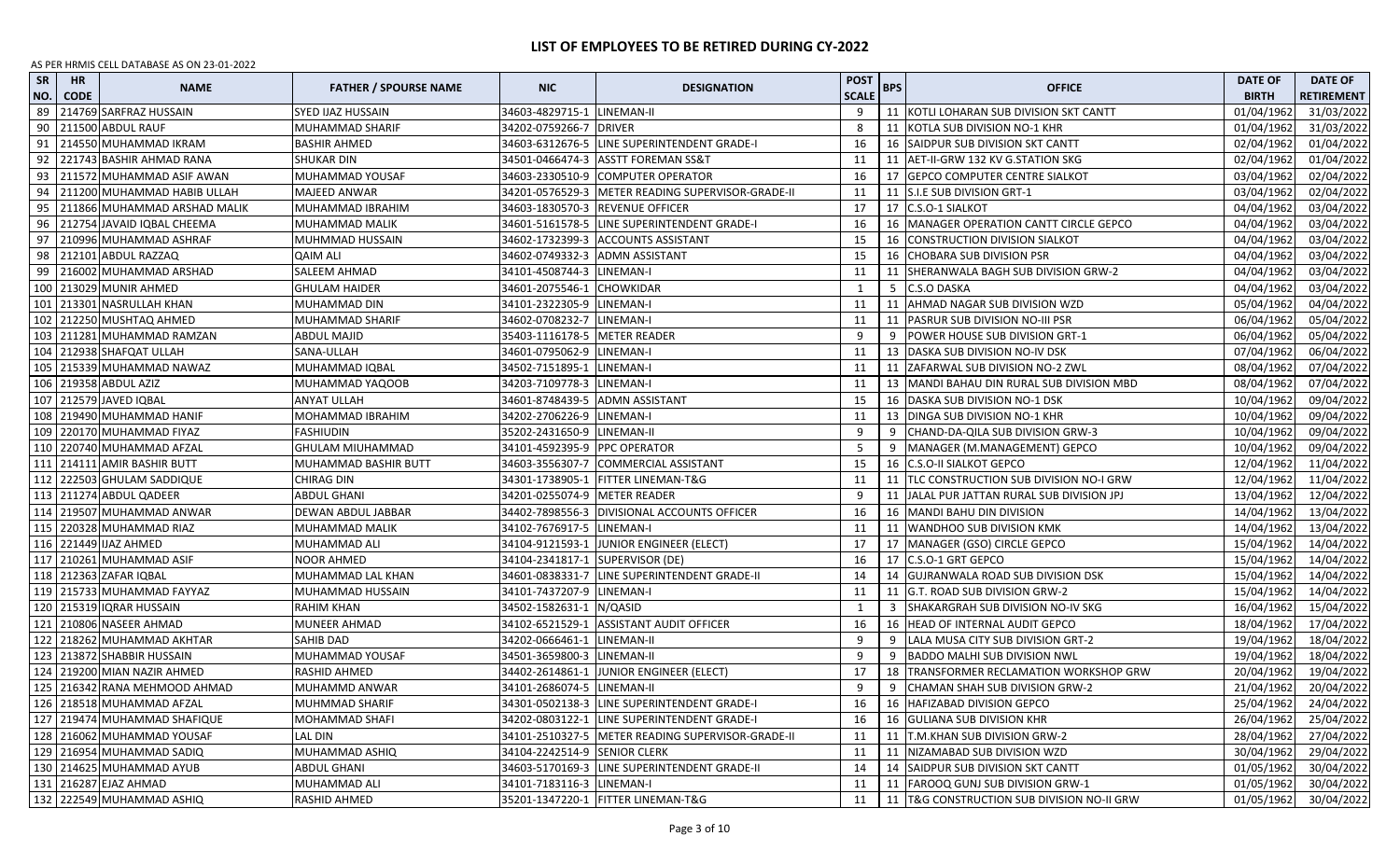| <b>SR</b><br>NO. | <b>HR</b><br><b>CODE</b> | <b>NAME</b>                           | <b>FATHER / SPOURSE NAME</b> | <b>NIC</b>                      | <b>DESIGNATION</b>                                     | <b>POST</b><br><b>SCALE</b> | <b>BPS</b> | <b>OFFICE</b>                             | <b>DATE OF</b><br><b>BIRTH</b> | <b>DATE OF</b><br><b>RETIREMENT</b> |
|------------------|--------------------------|---------------------------------------|------------------------------|---------------------------------|--------------------------------------------------------|-----------------------------|------------|-------------------------------------------|--------------------------------|-------------------------------------|
| 133              |                          | 220301 BASHARAT ALI                   | MUHAMMAD ANWAR               | 34102-4132814-7                 | LINEMAN-I                                              | 11                          |            | 11   WANDHOO SUB DIVISION KMK             | 02/05/1962                     | 01/05/2022                          |
| 134              |                          | 213623 ABDUL MAJEED                   | MUHAMMAD SHARIF              | 34501-1590681-7 LINEMAN-I       |                                                        | 11                          |            | 11 NAROWAL SUB DIVISION NO-III NWL        | 02/05/1962                     | 01/05/2022                          |
| 135              |                          | 211331 MUHAMMAD RIAZ                  | ALI MUHAMMAD                 |                                 | 34403-8696737-3 JUNIOR ENGINEER (ELECT)                | 17                          |            | 17   LALA MUSA RURAL SUB DIVISION-GRT-2   | 04/05/1962                     | 03/05/2022                          |
| 136              |                          | 220340 BASHARAT ALI                   | MUHAMMAD NAZIR               | 34102-0454827-3 LINEMAN-I       |                                                        | 11                          |            | 11 WANDHOO SUB DIVISION KMK               | 04/05/1962                     | 03/05/2022                          |
| 137              |                          | 212469 MUHAMMAD ATHAR                 | MUHAMMAD IDREES              | 34601-5873249-7 LINEMAN-I       |                                                        | 11                          |            | 11   DASKA SUB DIVISION NO-II DSK         | 04/05/1962                     | 03/05/2022                          |
| 138              |                          | 212089 LIAQAT ALI                     | GHULAM RASOOL                | 34602-1813185-1 CHOWKIDAR       |                                                        | 1                           | 3          | <b>PASRUR SUB DIVISION NO-II PSR</b>      | 05/05/1962                     | 04/05/2022                          |
| 139              |                          | 218349 MUHAMMAD SALEEM AKHTAR         | ABDUL HAQ                    |                                 | 34201-0594536-1 ADMN ASSISTANT                         | 15                          |            | 16   SHADIWAL SUB DIVISION GRT-2          | 06/05/1962                     | 05/05/2022                          |
|                  |                          | 140 213421 QAISAR JAVED               | MUHAMMAD AKRAM               | 34101-4072154-1 METER READER    |                                                        | 9                           |            | 11 AROOP SUB DIVISION GRW CANTT           | 06/05/1962                     | 05/05/2022                          |
|                  |                          | 141 215835 SAEED AHMED                | NOOR MUHAMMAD                |                                 | 34101-8829185-5 METER READING SUPERVISOR-GRADE-II      | 11                          |            | 11 CITY SUB DIVISION GRW-1                | 08/05/1962                     | 07/05/2022                          |
| 142              |                          | 220181 MUHAMMAD RIAZ                  | MUHAMMAD IQBAL               | 34101-2488568-9 LINEMAN-II      |                                                        | 9                           |            | 9 EMINABAD SUB DIVISION GRW-III           | 08/05/1962                     | 07/05/2022                          |
|                  |                          | 143   216445 MUHAMMAD ASHRAF          | <b>ABDUL REHMAN</b>          |                                 | 34403-1903050-3 JJUNIOR ENGINEER (ELECT)               | 17                          |            | 18   SHADIWAL SUB DIVISION GRT-2          | 10/05/1962                     | 09/05/2022                          |
|                  |                          | 144   211743 MUHAMMAD AMJAD           | MUHAMMAD BOOTA               |                                 | 34603-7737262-7 ADMN ASSISTANT                         | 15                          |            | 15   MODEL TOWN SUB DIVISION SKT-1        | 11/05/1962                     | 10/05/2022                          |
|                  |                          | 145   220311 MUHAMMAD SALEEM          | NASEER UD DIN                |                                 | 34601-7821912-5 LINE SUPERINTENDENT GRADE-II           | 14                          |            | 14 WANDHOO SUB DIVISION KMK               | 12/05/1962                     | 11/05/2022                          |
|                  |                          | 146 221010 AKBAR ALI                  | MUHAMMAD ALI                 |                                 | 34602-8457057-9 SECURITY SERGEANT                      | 8                           |            | 8   AET-SKT 132 KV G.STATION SIALKOT CITY | 13/05/1962                     | 12/05/2022                          |
|                  |                          | 147   200041 MUHAMMAD SIDDIQUE MALIK  | <b>MALIK SIRAJ DIN</b>       | 34101-8331036-1   MANAGER (L&L) |                                                        | 19                          |            | 20   HR & ADMN DIRECTORATE GEPCO (HQ)     | 14/05/1962                     | 13/05/2022                          |
| 148              |                          | 210266 MUBARIK ALI                    | <b>SULTAN ALI</b>            | 34502-1551298-1 SUPERVISOR (DE) |                                                        | 16                          |            | 17 C.S.O SHAKARGRAH GEPCO                 | 15/05/1962                     | 14/05/2022                          |
| 149              |                          | 217122 RIAZ AHMAD                     | WALI MUHAMMMAD               |                                 | 34104-2254621-1 LINE SUPERINTENDENT GRADE-I            | 16                          |            | 16 ALIPUR CHATHA SUB DIVISION WZD         | 15/05/1962                     | 14/05/2022                          |
| 150              |                          | 220625 MUHAMMAD ARIF                  | MUHAMMAD ISMAIL              | 34104-2320725-1 DRIVER          |                                                        | 8                           | 9          | SHAHEENABAD SUB DIVISION GRW CANTT        | 15/05/1962                     | 14/05/2022                          |
| 151              |                          | 217255 BAKHTAWAR HUSSAIN              | MUHAMMAD ISHAQUE             | 34104-5010412-3   LINEMAN-I     |                                                        | 11                          |            | 11   NIZAMABAD SUB DIVISION WZD           | 18/05/1962                     | 17/05/2022                          |
| 152              |                          | 215560 ZAEEM NOUMAN                   | ABDUL QAYYUM                 |                                 | 34101-0649646-1 METER READING SUPERVISOR-GRADE-II      | 11                          |            | 11 GARJAKHI GATE SUB DIVISION GRW-1       | 18/05/1962                     | 17/05/2022                          |
| 153              |                          | 221618 SAJID ISHAQ MUGHAL             | MUHAMMAD ISHAQ MUGHAL        |                                 | 34101-9951851-5 JUNIOR ENGINEER (ELECT)                | 17                          |            | 18  TECHNICAL DIRECTORATE GEPCO (HQ)      | 20/05/1962                     | 19/05/2022                          |
|                  |                          | 154 210800 SHAHID IQBAL AHMED         | CH: REHMAT ULLAH             |                                 | 34601-0857495-3 ASSISTANT MANAGER (IA) / AUDIT OFFICER | 17                          |            | 17 HEAD OF INTERNAL AUDIT GEPCO           | 22/05/1962                     | 21/05/2022                          |
|                  |                          | 155 215595 MUHAMMAD IQBAL             | REHMAT ALI                   |                                 | 34101-9241541-3 LINE SUPERINTENDENT GRADE-II           | 14                          |            | 14 BAGHBANPURA SUB DIVISION GRW-1         | 22/05/1962                     | 21/05/2022                          |
|                  |                          | 156   212360 MUHAMMAD JAMIL           | <b>GHULAM HAIDER</b>         |                                 | 34601-7720969-1 LINE SUPERINTENDENT GRADE-I            | 16                          |            | 16 DASKA SUB DIVISION NO-1 DSK            | 23/05/1962                     | 22/05/2022                          |
|                  |                          | 157   212237 MUHAMMAD TUFAIL          | MUHAMMAD BASHIR              | 34602-6490322-9 LINEMAN-I       |                                                        | 11                          |            | 11   PASRUR SUB DIVISION NO-III PSR       | 24/05/1962                     | 23/05/2022                          |
|                  |                          | 158 220991 TAHIR AHMAD                | MEHMOOD AHMAD                | 34601-5940590-5 SECURITY GUARD  |                                                        | 6                           | 8          | AET-II-GRW 132 KV G.STATION P/ROAD        | 28/05/1962                     | 27/05/2022                          |
| 159              |                          | 210794 TAHIR MAHMOOD                  | MIRZA MUHAMMAD YAQUB         |                                 | 34602-1296190-9 ASSISTANT MANAGER (IA) / AUDIT OFFICER | 17                          |            | 17 HEAD OF INTERNAL AUDIT GEPCO           | 29/05/1962                     | 28/05/2022                          |
|                  |                          | 160   213498 MUHAMMAD IFTIKHAR SHAHID | <b>BARKAT ALI</b>            |                                 | 34502-1496911-1 ACCOUNTS OFFICER                       | 16                          |            | 16 ASSISTANT MANAGER (MM) FIELD STORE NWL | 01/06/1962                     | 31/05/2022                          |
| 161              |                          | 217973 NAZIR AHMED                    | JAN MUHAMMAD                 | 34202-0744913-5 LINEMAN-I       |                                                        | 11                          | 11         | KHARIAN SUB DIVISION NO-II KHR            | 01/06/1962                     | 31/05/2022                          |
| 162              |                          | 220439 MUHAMMAD LATIF SAJJAD          | NASEEB UD DIN                | 34101-4525248-7 LINEMAN-II      |                                                        | 9                           | 9          | LADHEWALA SUB DIVISION GRW-3              | 01/06/1962                     | 31/05/2022                          |
| 163              |                          | 217359 MUHAMMAD RAFIQUE               | FATEH DIN                    | 34104-7077028-1 LINEMAN-II      |                                                        | 9                           | 9          | <b>GHAKKHAR SUB DIVISION WZD</b>          | 01/06/1962                     | 31/05/2022                          |
| 164              |                          | 223536 ZULFIQAR ALI                   | GHULAM QADIR                 |                                 | 34502-4465430-3 SECURITY SERGEANT                      | 8                           |            | 10   AET-II-GRW 132 KV G.STATION SKG      | 01/06/1962                     | 31/05/2022                          |
| 165              |                          | 215709 ZULFIQAR ALI                   | <b>MANZOOR HUSSAIN</b>       | 34101-0403478-7 N/QASID         |                                                        | 1                           | -5         | MODEL TOWN SUB DIVISION GRW-1             | 01/06/1962                     | 31/05/2022                          |
| 166              |                          | 213234 GHULAM MUSTAFA                 | <b>GHULAM RASOOL</b>         | 34104-8137160-9                 | <b>COMMERCIAL ASSISTANT</b>                            | 15                          |            | 16 C.S.O-WAZIRABAD GEPCO                  | 04/06/1962                     | 03/06/2022                          |
| 167              |                          | 210206 MUHAMMAD ASHRAF CHEEMA         | KHAN MOHAMMAD CHEEMA         | 34104-0182826-9                 | <b>ADMN ASSISTANT</b>                                  | 15                          |            | 15 WAZIRABAD SUB DIVISION-1 WZD           | 04/06/1962                     | 03/06/2022                          |
|                  |                          | 168 213079 MUHAMMAD IQBAL             | MUHAMMAD MALIK               | 34101-2512212-1 LINEMAN-I       |                                                        | 11                          |            | 11 AROOP SUB DIVISION GRW CANTT           | 04/06/1962                     | 03/06/2022                          |
|                  |                          | 169 210264 SAJJAD SHAFIQUE            | <b>SHAFIQUE AHMED</b>        | 34603-4819342-9 SUPERVISOR (DE) |                                                        | 16                          |            | 17 C.S.O CANTT SKT                        | 05/06/1962                     | 04/06/2022                          |
|                  |                          | 170 215436 MUHAMMAD RAMZAN            | <b>MEHRAJ DIN</b>            |                                 | 34101-5577476-3 ADMN ASSISTANT                         | 15                          |            | 16 CITY SUB DIVISION GRW-1                | 05/06/1962                     | 04/06/2022                          |
|                  |                          | 171 212949 MUHAMMAD MUNAWAR           | <b>REHMAT ALI</b>            | 34601-7365954-7 LINEMAN-I       |                                                        | 11                          |            | 13 GUJRANWALA ROAD SUB DIVISION DSK       | 06/06/1962                     | 05/06/2022                          |
|                  |                          | 172 222223 NASEEM IQBAL               | MUNAWAR HUSSAIN              | 34101-3450323-3 LINEMAN-II      |                                                        | 9                           |            | 9 CHAND-DA-QILA SUB DIVISION GRW-3        | 06/06/1962                     | 05/06/2022                          |
|                  |                          | 173 218509 SHABBIR HUSSAIN            | GHULAM MUHAMMAD              |                                 | 34302-3196250-1 ASSISTANT LINEMAN                      | $\overline{7}$              |            | <b>SUKHEKI SUB DIVISION JPB</b>           | 06/06/1962                     | 05/06/2022                          |
|                  |                          | 174 212335 SULTAN AHMED               | ALLAH DITTA                  |                                 | 34501-9363470-1 ASSISTANT LINEMAN                      | 7                           |            | 9 NAROWAL SUB DIVISION NO-II NWL          | 06/06/1962                     | 05/06/2022                          |
|                  |                          | 175 200655 ANSAR HUSSAIN              | SARDAR HUSSAIN               |                                 | 17301-1596516-1   DIRECTOR GENERAL HR & ADMIN          | 20                          |            | 20 HR & ADMN DIRECTORATE GEPCO (HQ)       | 07/06/1962                     | 06/06/2022                          |
|                  |                          | 176 216702 MUHAMMAD ARIF ROUF         | WALI MUHAMMAD                | 34402-1666490-5 LINEMAN-I       |                                                        | 11                          |            | 11 KHATIALA SHEIKHAN SUB DIVISION PHALIA  | 07/06/1962                     | 06/06/2022                          |
|                  |                          |                                       |                              |                                 |                                                        |                             |            |                                           |                                |                                     |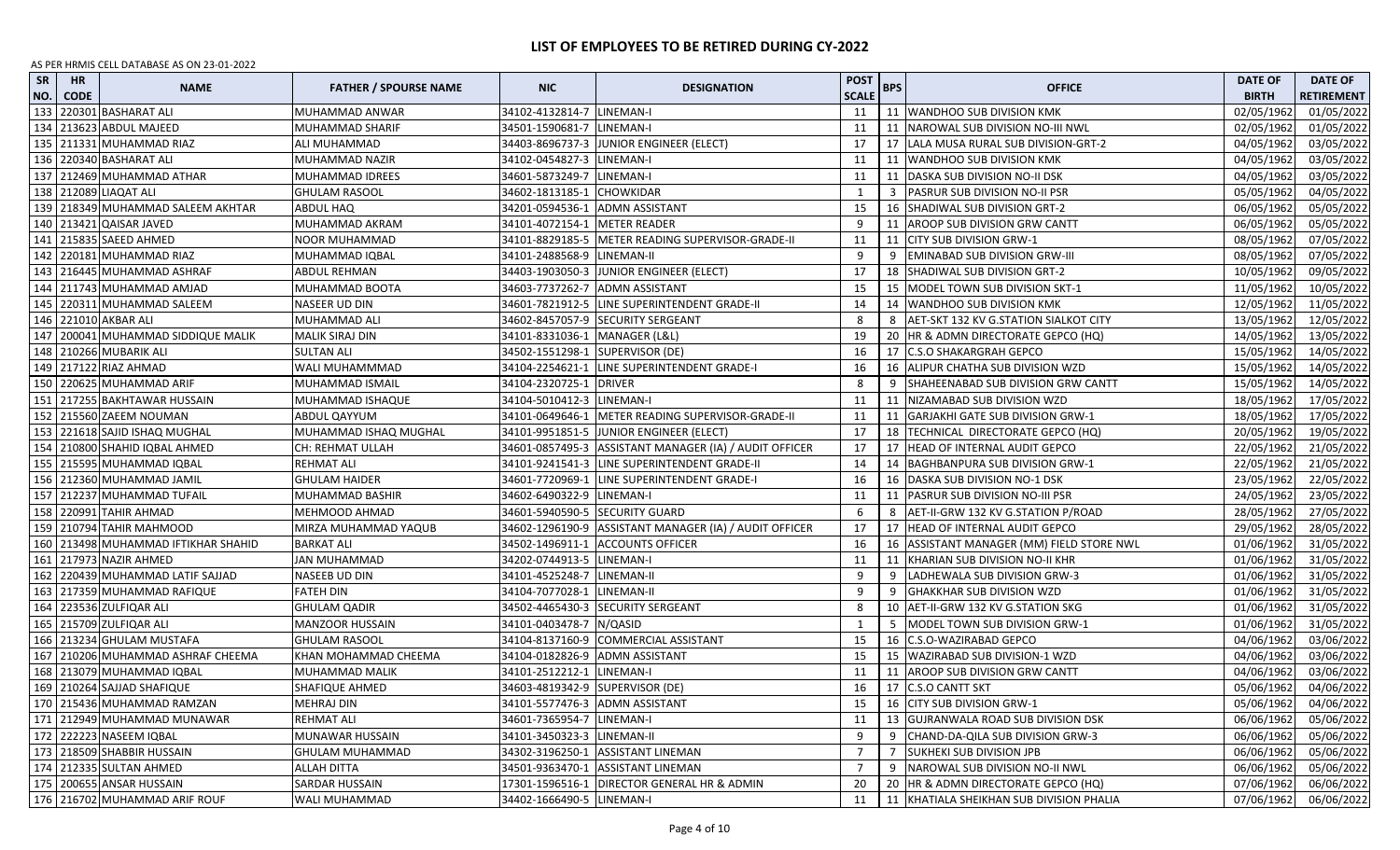| <b>SR</b><br>NO. | <b>HR</b><br><b>CODE</b> | <b>NAME</b>                    | <b>FATHER / SPOURSE NAME</b> | <b>NIC</b>                     | <b>DESIGNATION</b>                           | <b>POST</b><br><b>SCALE</b> | <b>BPS</b> | <b>OFFICE</b>                                | <b>DATE OF</b><br><b>BIRTH</b> | <b>DATE OF</b><br><b>RETIREMENT</b> |
|------------------|--------------------------|--------------------------------|------------------------------|--------------------------------|----------------------------------------------|-----------------------------|------------|----------------------------------------------|--------------------------------|-------------------------------------|
| 177              |                          | 214540 ALFRED MASIH            | <b>ANAYAT NAZ</b>            |                                | 34603-4005188-7 LINE SUPERINTENDENT GRADE-II | 14                          |            | 14   NAIKAPURA SUB DIVISION SKT-I            | 09/06/1962                     | 08/06/2022                          |
| 178              |                          | 215373 MUHAMMAD BOOTA          | MUHAMMAD ISMAIEL             | 34501-3014061-1 LINEMAN-II     |                                              | -9                          |            | 9 ZAFARWAL SUB DIVISION NO-2 ZWL             | 09/06/1962                     | 08/06/2022                          |
| 179              |                          | 218202 MUZAFAR ALI             | AHMED KHAN                   | 34202-0638287-1 LINEMAN-I      |                                              | 11                          |            | 11   LALA MUSA RURAL SUB DIVISION-GRT-2      | 10/06/1962                     | 09/06/2022                          |
| 180              |                          | 216691 BASHIR AHMED            | REHIM DAD                    | 34201-5736221-1 LINEMAN-I      |                                              | 11                          |            | 11 KHATIALA SHEIKHAN SUB DIVISION PHALIA     | 10/06/1962                     | 09/06/2022                          |
| 181              |                          | 220312 MUHAMMAD RAFIQUE        | AHMAD DIN                    | 34102-4396147-9 LINEMAN-I      |                                              | 11                          |            | 11 WANDHOO SUB DIVISION KMK                  | 10/06/1962                     | 09/06/2022                          |
| 182              |                          | 213830 ASIF MEHMOOD BUTT       | <b>GHULAM NABI BUTT</b>      |                                | 34501-2049118-3 LINE SUPERINTENDENT GRADE-I  | 16                          |            | 16   NOWSHERA VIRKAN SUB DIVISION NO.1 N.V   | 11/06/1962                     | 10/06/2022                          |
| 183              |                          | 220038 MUHAMMAD NASEEM         | MUHAMMAD SHAFI               | 34101-4896532-5 LINEMAN-I      |                                              | 11                          |            | 11 EMINABAD SUB DIVISION GRW-III             | 11/06/1962                     | 10/06/2022                          |
| 184              |                          | 220162 MUHAMMAD IQBAL          | <b>BASHIR AHMAD</b>          | 34101-0255137-3 LINEMAN-II     |                                              | 9                           | 9          | CHAND-DA-QILA SUB DIVISION GRW-3             | 13/06/1962                     | 12/06/2022                          |
| 185              |                          | 200230 HAFEEZ UR REHMAN        | <b>BARKAT ULLAH</b>          |                                | 34101-2687182-9 DEPUTY MANAGER (CA)          | 18                          |            | 19   FINANCE DIRECTORATE GEPCO (HQ)          | 15/06/1962                     | 14/06/2022                          |
| 186              |                          | 214614 ALI MUHAMMAD            | <b>KARAM DIN</b>             |                                | 34603-2902588-5 LINE SUPERINTENDENT GRADE-II | 14                          |            | 14 SAIDPUR SUB DIVISION SKT CANTT            | 15/06/1962                     | 14/06/2022                          |
|                  |                          | 187 212351 ILYAS MASIH GILL    | NAWAB MASIH GILL             | 34601-0477139-9 HDM GRADE-B    |                                              | 14                          |            | 14   DEVELOPMENT DIRECTORATE (PMU)           | 15/06/1962                     | 14/06/2022                          |
| 188              |                          | 219014 MUHAMMAD AZAM           | ALI MUHAMMAD                 | 34301-1762517-9 LINEMAN-I      |                                              | 11                          |            | 13 HAFIZABAD SUB DIVISION-IV HZD             | 15/06/1962                     | 14/06/2022                          |
|                  |                          | 189   217791 TARIQ MEHMOOD     | MEHDI KHAN                   | 34201-7226817-9 LINEMAN-I      |                                              | 11                          |            | 11 FATEHPUR SUB DIVISION JPJ                 | 17/06/1962                     | 16/06/2022                          |
|                  |                          | 190 217338 ASGHAR ALI          | GHULAM QADIR                 | 34101-2325294-9 LINEMAN-I      |                                              | 11                          |            | 11 GHAKKHAR SUB DIVISION WZD                 | 19/06/1962                     | 18/06/2022                          |
| 191              |                          | 215650 MUHAMMAD YAQOOB         | FAZAL AHMAD                  |                                | 34101-2572363-7 ASSISTANT LINEMAN            | $\overline{7}$              |            | <b>CITY SUB DIVISION GRW-1</b>               | 20/06/1962                     | 19/06/2022                          |
| 192              |                          | 210039 MUHAMMAD JAVED          | ATA MUHAMMAD                 |                                | 34104-2349792-3 COMPUTER OPERATOR            | 16                          |            | 17 MANAGER (MIS) GEPCO                       | 01/07/1962                     | 30/06/2022                          |
| 193              |                          | 221487 SYED MUNAWAR HUSSAIN    | SYED INAYAT HUSSAIN          | 34201-0583148-5 LINEFOREMAN-II |                                              | 14                          |            | 14 A.E (T) SS&T SUB DIVISION GRT             | 01/07/1962                     | 30/06/2022                          |
| 194              |                          | 212365 MUHAMMAD RIAZ           | MUHAMMAD LATIF               | 34601-9996099-1 LINEFOREMAN-II |                                              | 14                          |            | 14   DASKA SUB DIVISION NO-1 DSK             | 01/07/1962                     | 30/06/2022                          |
| 195              |                          | 215789 MUHAMMAD SHABBIR        | MUNSIF ALI                   | 34101-3279005-7 LINEMAN-I      |                                              | 11                          |            | 11   MODEL TOWN SUB DIVISION GRW-1           | 01/07/1962                     | 30/06/2022                          |
| 196              |                          | 218048 MUHAMMAD SHAFEEQ        | DIN MUHAMMAD                 | 34201-0445272-1 LINEMAN-I      |                                              | 11                          |            | 11 KUNJAH SUB DIVISION GRT-2                 | 01/07/1962                     | 30/06/2022                          |
| 197              |                          | 218162 MUHAMMAD NAWAZ          | MUHAMMAD AMIN                | 34201-6779645-1 LINEMAN-I      |                                              | 11                          |            | 11   LALA MUSA RURAL SUB DIVISION-GRT-2      | 01/07/1962                     | 30/06/2022                          |
| 198              |                          | 218258 GHULAM ABBAS            | <b>GHULAM SARWAR</b>         | 33301-1207354-9 LINEMAN-I      |                                              | 11                          |            | 13 KOTLA SUB DIVISION NO-2 KHR               | 01/07/1962                     | 30/06/2022                          |
|                  |                          | 199 219634 MUHAMMAD SIDDIQUE   | REHMAT ALI                   | 34101-3996038-5 LINEMAN-I      |                                              | 11                          |            | 11 TATLEY AALI SUB DIVISION N.VIRKAN         | 01/07/1962                     | 30/06/2022                          |
|                  |                          | 200 219619 MUHAMMAD AKRAM      | NASEER AHMED                 | 34102-3643595-1 LINEMAN-I      |                                              | 11                          |            | 11   TATLEY AALI SUB DIVISION N. VIRKAN      | 01/07/1962                     | 30/06/2022                          |
| 201              |                          | 216898 ZAFAR IQBAL SHAKIR      | CH. NIAZ MUHAMMAD            | 34104-2370006-5 LINEMAN-I      |                                              | 11                          |            | 11 WAZIRABAD SUB DIVISION-1 WZD              | 01/07/1962                     | 30/06/2022                          |
| 202              |                          | 217003 ZAFAR MEHDI             | JAHAN KHAN                   | 34601-2581741-7 LINEMAN-I      |                                              | 11                          |            | 13 DASKA SUB DIVISION NO-IV DSK              | 01/07/1962                     | 30/06/2022                          |
| 203              |                          | 212690 AMJAD PERVAIZ           | MUHAMMAD SHARIF              | 34601-0698400-4 LINEMAN-I      |                                              | 11                          |            | 11   DASKA SUB DIVISION NO-IV DSK            | 01/07/1962                     | 30/06/2022                          |
| 204              |                          | 214700 MUHAMMAD RASHEED        | WAHAB DIN                    | 34603-2271495-3 LINEMAN-I      |                                              | 11                          |            | 11 CANTT DIVISION SKT GEPCO                  | 01/07/1962                     | 30/06/2022                          |
| 205              |                          | 214034 IQBAL KHAN              | MUHAMMAD SHARIF              | 34601-0558939-7 LINEMAN-I      |                                              | 11                          |            | 11 GHUIKE SUB DIVISION SKT-II                | 01/07/1962                     | 30/06/2022                          |
| 206              |                          | 220420 GHULAM RASOOL           | <b>NAWAB DIN</b>             | 34101-2506996-1 LINEMAN-I      |                                              | 11                          |            | 11 LADHEWALA SUB DIVISION GRW-3              | 01/07/1962                     | 30/06/2022                          |
| 207              |                          | 212236 SHABIR AHMED            | GHULAM HAIDER                | 34501-1055865-3 LINEMAN-I      |                                              | 11                          |            | 11 ZAFARWAL SUB DIVISION NO.1 ZWL            | 01/07/1962                     | 30/06/2022                          |
| 208              |                          | 222559 MUHAMMAD AKHTAR         | MUHAMMAD ALAM                |                                | 34602-3609900-3 FITTER LINEMAN-T&G           | 11                          |            | 11   T&G CONSTRUCTION SUB DIVISION NO-II GRW | 01/07/1962                     | 30/06/2022                          |
|                  |                          | 209 213765 LAZRAS MASIH        | NATHA MASIH                  | 34501-3633382-7 METER READER   |                                              | 9                           |            | 9   ZAFARWAL SUB DIVISION N0.3 ZWL           | 01/07/1962                     | 30/06/2022                          |
|                  |                          | 210 217346 MUHAMMAD YOUSAF     | MUHAMMAD NAZIR               | 34101-2627745-9 LINEMAN-II     |                                              | 9                           |            | 9 GHAKKHAR SUB DIVISION WZD                  | 01/07/1962                     | 30/06/2022                          |
| 211              |                          | 225571 MUHAMMAD JAVAID         | MUHAMMAD SADDIQUE            | 34603-5220633-1 LINEMAN-II     |                                              | 9                           |            | 9 DALOWALI SUB DIVISION SKT CANTT            | 01/07/1962                     | 30/06/2022                          |
|                  |                          | 212 218993 SANA ULLAH          | NOOR MUHAMMAD                | 34301-6088290-9 DRIVER         |                                              | 8                           |            | 9 HAFIZABAD SUB DIVISION-IV HZD              | 01/07/1962                     | 30/06/2022                          |
|                  |                          | 213 225391 MUHAMMAD RASHEED    | <b>GULAB DIN</b>             | 34502-5863648-7 DRIVER         |                                              | 8                           |            | 9 HEAD OF INTERNAL AUDIT GEPCO               | 01/07/1962                     | 30/06/2022                          |
|                  |                          | 214 215097 MUKHTAR AHMED       | <b>SIRAJ DIN</b>             | 34502-1576234-7 DRIVER         |                                              | 8                           |            | 8   SHAKARGARH DIVISION GEPCO-NWL            | 01/07/1962                     | 30/06/2022                          |
|                  |                          | 215 214740 ABDUL RASHEED       | <b>BASHIR AHMED</b>          | 34603-2234596-7 DRIVER         |                                              | 8                           |            | 9   MANAGER OPERATION SIALKOT CIRCLE GEPCO   | 01/07/1962                     | 30/06/2022                          |
|                  |                          | 216 213302 MUHAMMAD ASHRAF DAR | ABDUL GHAFAR DAR             |                                | 34101-5703886-9 ASSISTANT LINEMAN            | $\overline{7}$              |            | 9 SHAHEENABAD SUB DIVISION GRW CANTT         | 01/07/1962                     | 30/06/2022                          |
|                  |                          | 217 210839 SHAUKAT ALI         | MOHAMMAD IDREES              | 34104-6529491-7 PPC OPERATOR   |                                              | 5                           |            | DEPUTY MANAGER (REGIONAL STORE) GRW GEPCO    | 01/07/1962                     | 30/06/2022                          |
|                  |                          | 218 213417 MUHAMMAD AKBAR      | MUHAMMAD MALIK               |                                | 34101-0661057-9 GESTATNOR OPERATOR           | 5                           |            | <b>FINANCE DIRECTORATE GEPCO (HQ)</b>        | 01/07/1962                     | 30/06/2022                          |
|                  |                          | 219 220763 GHULAM MUSTAFA      | FAIZ AHMAD                   | 34601-6333739-9 N/QASID        |                                              | 1                           | 5          | HR & ADMN DIRECTORATE GEPCO (HQ)             | 01/07/1962                     | 30/06/2022                          |
|                  |                          | 220 214823 MUHAMMAD RASHEED    | MUHAMMAD NAZIR               | 34602-7266742-9 CHOWKIDAR      |                                              | 1                           | 3          | <b>DIVISION NO-3 SKT GEPCO</b>               | 01/07/1962                     | 30/06/2022                          |
|                  |                          |                                |                              |                                |                                              |                             |            |                                              |                                |                                     |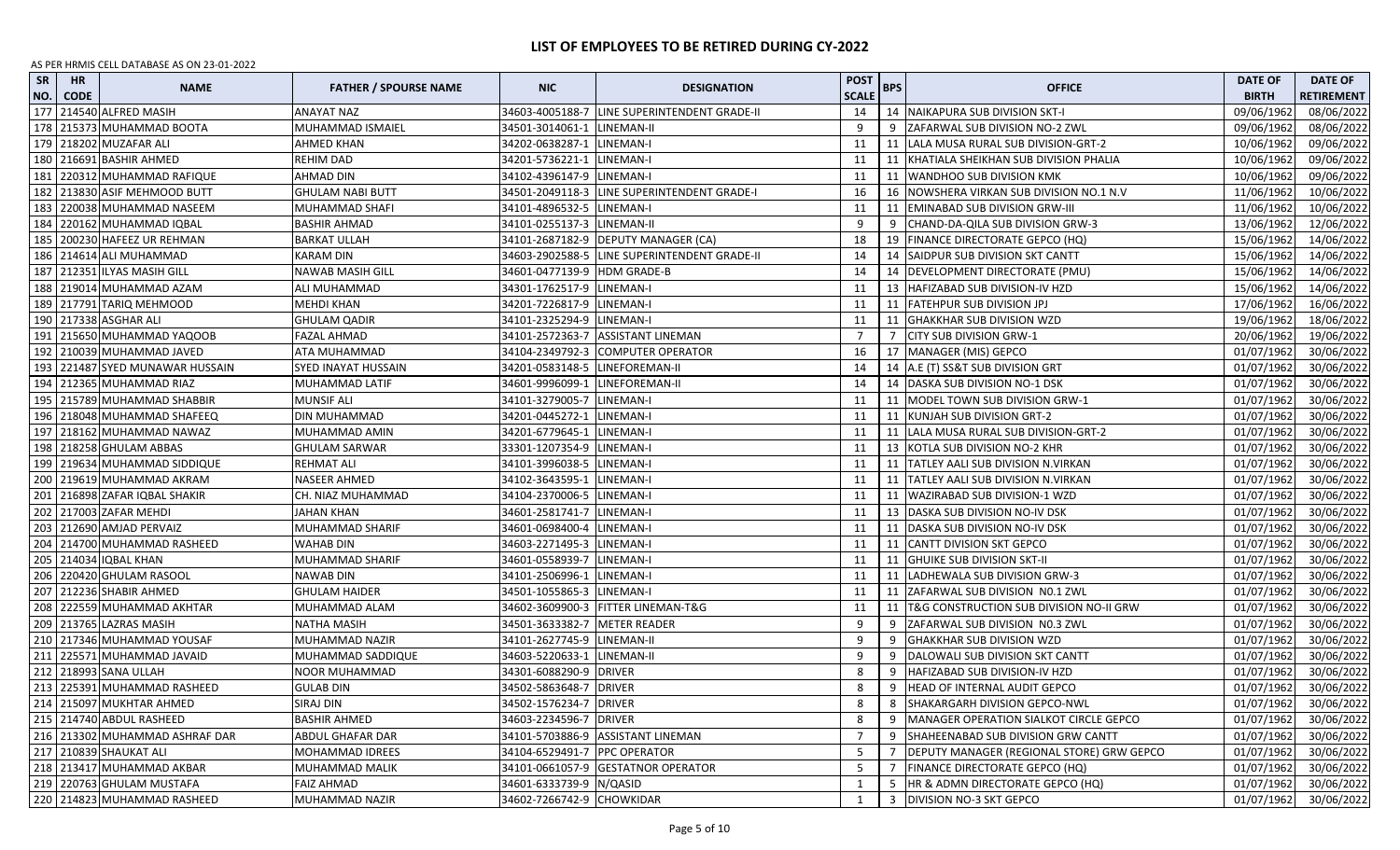| <b>SR</b><br>NO. | HR<br><b>CODE</b> | <b>NAME</b>                 | <b>FATHER / SPOURSE NAME</b> | <b>NIC</b>                       | <b>DESIGNATION</b>                            | POST<br><b>SCALE</b> | <b>BPS</b> | <b>OFFICE</b>                                   | <b>DATE OF</b><br><b>BIRTH</b> | <b>DATE OF</b><br><b>RETIREMENT</b> |
|------------------|-------------------|-----------------------------|------------------------------|----------------------------------|-----------------------------------------------|----------------------|------------|-------------------------------------------------|--------------------------------|-------------------------------------|
| 221              |                   | 217836 SHAHID IQBAL         | MUHAMMAD IQBAL               | 34201-3543131-3 N/QASID          |                                               | 1                    |            | 3 GUJRAT RURAL SUB DIVISION GRT-2               | 01/07/1962                     | 30/06/2022                          |
| 222              |                   | 223612 MIAN KHAN            | <b>ALLAH DITTA</b>           | 36502-5412604-1 CHOWKIDAR        |                                               | 1                    | 3          | T&G CONSTRUCTION SUB DIVISION NO-I GRW          | 01/07/1962                     | 30/06/2022                          |
| 223              |                   | 215634 MUHAMMAD YAQOOB      | <b>LAL DIN</b>               | 34101-3549256-9 N/QASID          |                                               | 1                    | 5          | <b>GARJAKHI GATE SUB DIVISION GRW-1</b>         | 01/07/1962                     | 30/06/2022                          |
| 224              |                   | 210308 SAIF ULLAH           | MUHAMMAD SADIQ               | 34104-2347768-5 N/QASID          |                                               | 1                    |            | DEPUTY MANAGER (M&T) CITY CIRCLE GEPCO          | 01/07/1962                     | 30/06/2022                          |
|                  |                   | 225 215451 MUHAMMAD SALEEM  | NABI BUX                     | 34101-7023548-9 N/QASID          |                                               | 1                    | -5         | <b>FAROOQ GUNJ SUB DIVISION GRW-1</b>           | 01/07/1962                     | 30/06/2022                          |
| 226              |                   | 210681 MUHAMMAD MALIK       | MUHAMMAD ISMAIL              | 34101-1903348-3 N/QASID          |                                               | 1                    | -5         | MANAGER (M.MANAGEMENT) GEPCO                    | 01/07/1962                     | 30/06/2022                          |
| 227              |                   | 214388 MUHAMMAD TAHIR       | MUHAMMAD SIDDIQUE            | 34502-0258099-7 N/QASID          |                                               | 1                    | 3          | <b>DIVISION NO-2 SKT GEPCO</b>                  | 01/07/1962                     | 30/06/2022                          |
|                  |                   | 228 213490 MUHAMMAD AKRAM   | MUHAMMAD SAEED               | 34501-2691803-9 N/QASID          |                                               | 1                    |            | 3 NAROWAL SUB DIVISION NO-II NWL                | 01/07/1962                     | 30/06/2022                          |
|                  |                   | 229 225294 SOHAIL AHMAD     | NAZIR AHMAD                  | 54400-9951691-1                  | <b>ASSA</b>                                   | 7                    | 7          | AET-GRT 132 KV G.STATION K/SHEIKHAN             | 03/07/1962                     | 02/07/2022                          |
|                  |                   | 230 214959 MUHAMMAD ASLAM   | <b>BARKAT ALI</b>            |                                  | 34603-2188960-1 COMMERCIAL ASSISTANT          | 15                   |            | 16 C.S.O-II SIALKOT GEPCO                       | 05/07/1962                     | 04/07/2022                          |
| 231              |                   | 218948 MUHAMMAD NAWAZ       | <b>MONDA</b>                 | 34301-8000815-7 LINEMAN-II       |                                               | 9                    |            | 9 JALALPUR BHATTIAN SUB DIVISION JPB            | 06/07/1962                     | 05/07/2022                          |
| 232              |                   | 213706 MUHAMMAD RAFIQUE     | KHAIR DIN                    | 34501-9145816-1 LINEMAN-II       |                                               | 9                    |            | 9   NAROWAL SUB DIVISION NO-II NWL              | 08/07/1962                     | 07/07/2022                          |
| 233              |                   | 210336 TAUSEEF AMIR KHAN    | ABDUL BARI KHAN              |                                  | 34101-2369966-5 OFFICE SUPERINTENDENT         | 16                   |            | 16 HR & ADMN DIRECTORATE GEPCO (HQ)             | 10/07/1962                     | 09/07/2022                          |
| 234              |                   | 219750 MUHAMMAD IQBAL       | TAJ DIN                      | 34103-0547177-5 LINEMAN-I        |                                               | 11                   |            | 11 NOWSHERA VIRKAN SUB DIVISION NO.2 N.V        | 10/07/1962                     | 09/07/2022                          |
| 235              |                   | 221087 MUHAMMAD IQBAL       | MUHAMMAD SHARIF              | 34101-2285786-7 SSO-I            |                                               | 16                   |            | 17 AET-II-GRW 132 KV GRID STATION CHIANWALI GRW | 11/07/1962                     | 10/07/2022                          |
| 236              |                   | 211534 GHULAM RASOOL        | <b>GHULAB DIN</b>            | 34201-6542227-5   LINEFOREMAN-II |                                               | 14                   |            | 14 S.I.E SUB DIVISION GRT-1                     | 11/07/1962                     | 10/07/2022                          |
| 237              |                   | 213944 SANA ULLAH BUTT      | <b>INAYAT ULLAH BUTT</b>     |                                  | 34603-7928337-3 ADMN ASSISTANT                | 15                   |            | 15 DIVISION NO-1 SKT GEPCO                      | 12/07/1962                     | 11/07/2022                          |
| 238              |                   | 211793 MUHAMMAD BOOTA       | MUHAMMAD MUNSHI              | 34603-7850491-7   LINEMAN-I      |                                               | 11                   |            | 11 CIVIL LINE SUB DIVISION SKT-1                | 12/07/1962                     | 11/07/2022                          |
|                  |                   | 239 213187 NADEEM AHMAD     | MUHAMMAD ANWAR               |                                  | 34603-7931832-1 LINE SUPERINTENDENT GRADE-II  | 14                   |            | 14 ZAFARWAL ROAD SUB DIVISION SKT-II            | 15/07/1962                     | 14/07/2022                          |
|                  |                   | 240 219682 MUHAMMAD IJAZ    | FAQIR MUHAMMAD               | 34101-2315359-5 LINEMAN-II       |                                               | 9                    |            | 9 TATLEY AALI SUB DIVISION N.VIRKAN             | 15/07/1962                     | 14/07/2022                          |
| 241              |                   | 217605 MUHAMMAD BOOTA KHAN  | <b>ALLAH DITTA</b>           | 34201-0343653-7 LINEMAN-I        |                                               | 11                   |            | 11   MANDI BAHU DIN DIVISION                    | 16/07/1962                     | 15/07/2022                          |
|                  |                   | 242 210335 NAZAR MASIH      | ANYAT MASIH                  | 34101-6362861-9 N/QASID          |                                               | 1                    |            | 3 CIVIL WORKS SUB DIVISION GRW                  | 28/07/1962                     | 27/07/2022                          |
|                  |                   | 243 210850 MUHAMMAD ILYAS   | KH. MUHAMMAD HADAYAT ULLAH   |                                  | 34101-0895520-7   DIVISIONAL ACCOUNTS OFFICER | 16                   |            | 16 C.S.O NOWSHERA VIRKAN                        | 01/08/1962                     | 31/07/2022                          |
|                  |                   | 244 217497 KHIZER HAYAT     | MUHAMAMD KHAN                | 34104-3493587-1 ADMN ASSISTANT   |                                               | 15                   |            | 16 GHAKKHAR SUB DIVISION WZD                    | 01/08/1962                     | 31/07/2022                          |
|                  |                   | 245 212008 MUHAMMAD AFZAL   | MUHAMMMAD SHAFI              | 34102-0443743-7 LINEMAN-I        |                                               | 11                   |            | 13 SATRAH SUB DIVISION PSR                      | 01/08/1962                     | 31/07/2022                          |
| 246              |                   | 222652 ISHTIAQ HUSSAIN      | <b>FIDA HUSSAIN</b>          |                                  | 35202-5648149-3 FITTER LINEMAN-T&G            | 11                   |            | 11   T&G CONSTRUCTION SUB DIVISION NO-I GRW     | 01/08/1962                     | 31/07/2022                          |
| 247              |                   | 219880 SHARAFAT ALI         | <b>SAFDAR ALI</b>            | 34102-8826948-9 DAFTRI           |                                               | $\overline{2}$       | 3          | <b>C.S.O KAMOKE</b>                             | 01/08/1962                     | 31/07/2022                          |
| 248              |                   | 215166 JAFFAR MEHMOOD       | AKBAR ALI                    | 34502-1553932-3 LINEMAN-II       |                                               | 9                    | 9          | SHAKARGRAH SUB DIVISION NO-II SKG               | 02/08/1962                     | 01/08/2022                          |
| 249              |                   | 210534 ABDUL MAJID KHAN     | NAWAB KHAN                   | 34101-1376115-7 DRIVER           |                                               | 8                    |            | 13   CONSTRUCTION SUB DIVISION MBD              | 02/08/1962                     | 01/08/2022                          |
| 250              |                   | 226148 RAFAQAT ALI          | FAZAL ELAHI                  |                                  | 34602-1468271-5 SECURITY GUARD                | 6                    | 8          | AET-II-GRW 132 KV G.STATION PASRUR              | 02/08/1962                     | 01/08/2022                          |
| 251              |                   | 217416 MUHAMMAD YOUSAF      | ATTA MUHAMMAD                | 34104-2290761-9 LINEMAN-I        |                                               | 11                   |            | 11 ALIPUR CHATHA SUB DIVISION WZD               | 04/08/1962                     | 03/08/2022                          |
| 252              |                   | 215836 MUHAMMAD JAVAID      | TAJ DIN                      | 34101-2695383-1 METER READER     |                                               | 9                    |            | 9   WAZIRABAD SUB DIVISION-II WZD               | 04/08/1962                     | 03/08/2022                          |
|                  |                   | 253 221104 SHAMAS DIN       | <b>REHMAT DIN</b>            |                                  | 34601-4718447-7 JUNIOR ENGINEER (ELECT)       | 17                   |            | 17 SATRAH SUB DIVISION PSR                      | 05/08/1962                     | 04/08/2022                          |
|                  |                   | 254 212508 AKBAR ALI        | LAL DIN                      | 34601-0508185-7 LINEMAN-I        |                                               | 11                   |            | 11   DASKA SUB DIVISION NO-II DSK               | 06/08/1962                     | 05/08/2022                          |
|                  |                   | 255   215744 SAJJAD RAZA    | <b>KAMAL DIN</b>             | 34101-2574171-9 LINEMAN-I        |                                               | 11                   |            | 11 AROOP SUB DIVISION GRW CANTT                 | 07/08/1962                     | 06/08/2022                          |
|                  |                   | 256 214881 MUHAMMAD BASHIR  | ALLAH RAKHA                  | 34603-3233333-3 CHOWKIDAR        |                                               | 1                    |            | 3 C.S.O-3 SIALKOT                               | 10/08/1962                     | 09/08/2022                          |
|                  |                   | 257 213275 MUHAMMAD SHAHBAZ | MUHAMMAD MUNIR               | 34101-2380104-7 LINEMAN-I        |                                               | 11                   |            | 13 EMINABAD SUB DIVISION GRW-III                | 12/08/1962                     | 11/08/2022                          |
|                  |                   | 258 212606 MUHAMMAD ILYAS   | MUHAMMAD ABDULLAH            | 34601-0744098-9   METER READER   |                                               | 9                    |            | 9 DASKA SUB DIVISION NO-III DSK                 |                                | 12/08/1962 11/08/2022               |
|                  |                   | 259 215978 MUHAMMAD AFZAL   | KUSHI MUHAMMAD               | 34101-2572517-5 METER READER     |                                               | 9                    |            | 9 SHERANWALA BAGH SUB DIVISION GRW-2            | 12/08/1962                     | 11/08/2022                          |
|                  |                   | 260 221189 NAZIR AHMED      | ALI MUHAMMAD                 | 34201-3716972-7 SSO-I            |                                               | 16                   |            | 16 AET-SKT 132 KV GRID STATION GHUINKEY SKT     | 14/08/1962                     | 13/08/2022                          |
|                  |                   | 261 210128 ISHFAQ AHMED     | MUHAMMAD AFZAL               | 34401-0577249-5 SUPERVISOR (DE)  |                                               | 16                   |            | 17 C.S.O MBDIN GEPCO                            | 15/08/1962                     | 14/08/2022                          |
|                  |                   | 262 221037 MUHAMMAD ARSHAD  | <b>HAYAT ALI</b>             | 34101-0494419-5 SECURITY GUARD   |                                               | 6                    |            | 8 AET-I-GRW 132 KV G. STATION KOLOTARAR         | 16/08/1962                     | 15/08/2022                          |
|                  |                   | 263 212546 MUHAMMAD NAWAZ   | <b>GHULAM RASOOL</b>         | 34601-0767931-7 LINEMAN-I        |                                               | 11                   |            | 11 DASKA SUB DIVISION NO-III DSK                | 18/08/1962                     | 17/08/2022                          |
|                  |                   | 264 216167 ASHFAQ AHMAD     | <b>SARDAR KHAN</b>           |                                  | 34101-2446311-9 JUNIOR ENGINEER (ELECT)       | 17                   |            | 17 DASKA SUB DIVISION NO-IV DSK                 | 20/08/1962                     | 19/08/2022                          |
|                  |                   |                             |                              |                                  |                                               |                      |            |                                                 |                                |                                     |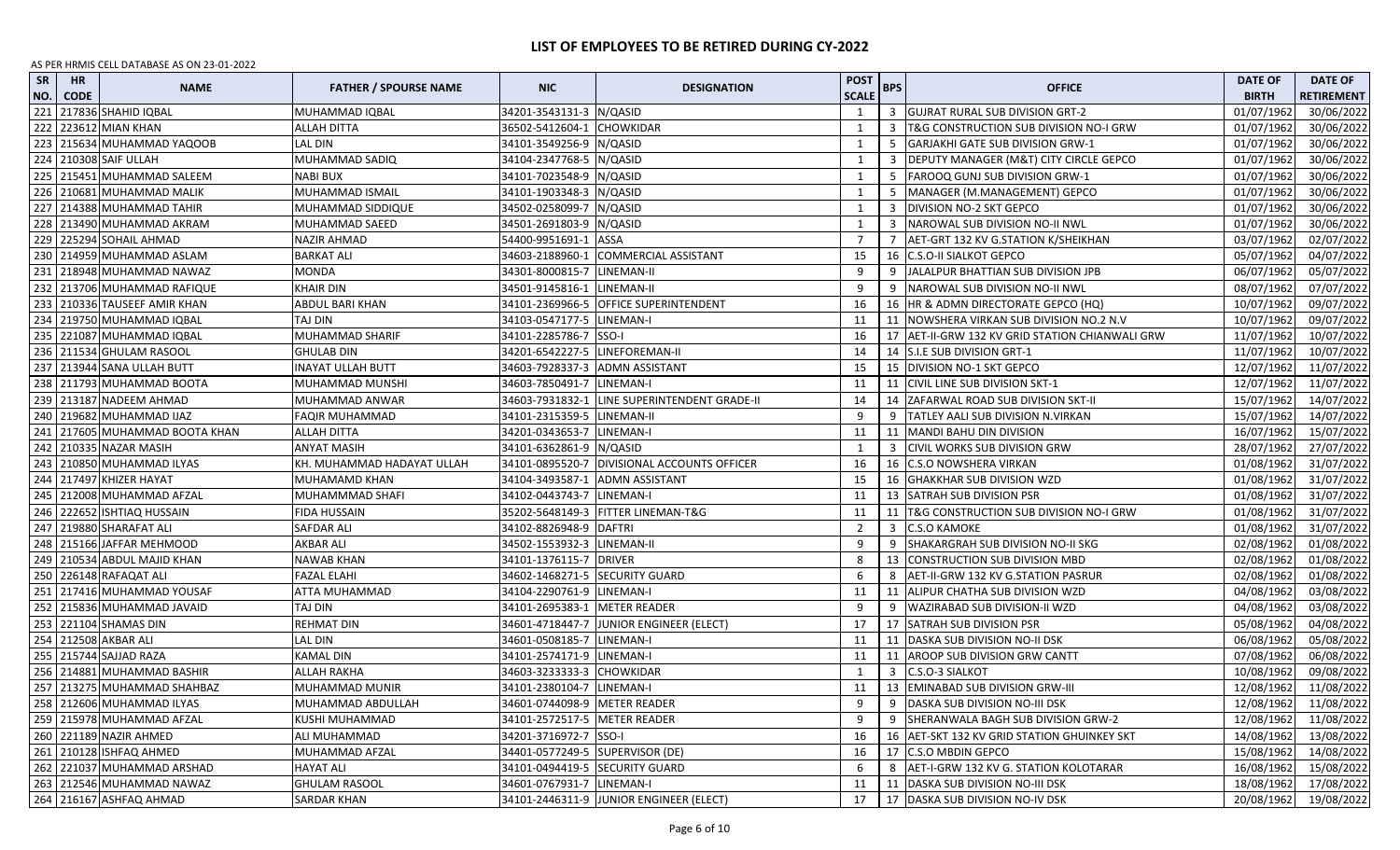| 265<br>34601-3739778-9 SUPERVISOR (DE)<br>210251 MUHAMMAD YAQOOB<br><b>HUSSAIN KHAN</b><br>16<br>17 C.S.O-3 SIALKOT<br>01/09/1962<br>31/08/2022<br>266 213030 MUHAMMAD MUNIR<br><b>C.S.O DASKA</b><br>MUHAMMAD GHANI<br>34601-8814635-1 DAFTRI<br>2<br>01/09/1962<br>31/08/2022<br>6<br>267 220773 ILYAS ALI<br>MALIK NAZIR HUSSAIN<br>34602-5240035-7 N/QASID<br><b>C.S.O CANTT SKT</b><br>02/09/1962<br>01/09/2022<br>1<br>5<br>268 211089 MUHAMMAD ARIF<br>34201-0351967-1 OFFICE SUPERINTENDENT<br>AHMED DIN<br>16<br>16   MANAGER OPERATION GUJRAT CIRCLE GEPCO<br>03/09/1962<br>02/09/2022<br>269 213192 MAZHAR IQBAL<br>34101-7485698-5 LINEMAN-I<br>11<br><b>FAREED TOWN SUB DIVISION GRW CANTT</b><br>03/09/1962<br>02/09/2022<br>LAL KHAN<br>11<br>270 218846 MUNIR AHMAD<br>MUHAMMAD YAQOOB<br>34301-1732199-3 LINEMAN-I<br>11<br>04/09/1962<br>03/09/2022<br>11   HAFIZABAD SUB DIVISION-1 HZD<br>271 213711 SHAKEEL AHMED<br>MUHAMMAD HUSSAIN<br>34501-2037505-3 LINEMAN-I<br>11<br>11 NAROWAL SUB DIVISION NO-III NWL<br>10/09/1962<br>09/09/2022<br>272 215024 MEHMOOD KHAN<br>34502-5123067-5<br>LINEMAN-II<br><b>FAZAL KHAN</b><br>-9<br>SHAKARGRAH SUB DIVISION NO-1 SKG<br>10/09/1962<br>09/09/2022<br>273 217153 MUHAMMAD ARIF<br>KHUSHI MUHAMMAD<br>34104-2685037-1<br>LINEMAN-I<br>11 ALIPUR CHATHA SUB DIVISION WZD<br>11/09/1962<br>11<br>10/09/2022<br>274 213160 MUBASHAR AHMAD BAJWA<br>34602-0705612-7<br>14/09/1962<br><b>BASHARAT ALI BAJWA</b><br>JUNIOR ENGINEER (ELECT)<br>17<br>17   HR & ADMN DIRECTORATE GEPCO (HQ)<br>13/09/2022<br>275 210825 AKBAR HUSSAIN SHAH<br>MUHAMMAD SALEEM SHAH<br>34601-5089504-3 ASSISTANT AUDIT OFFICER<br>16<br>16 HEAD OF INTERNAL AUDIT GEPCO<br>14/09/1962<br>13/09/2022<br>276 212307 MUHAMMAD NAWAZ<br>14/09/1962<br>34602-1876487-3 N/QASID<br>3   PASRUR SUB DIVISION NO-III PSR<br>13/09/2022<br>MUHAMMAD ABDULLAH<br>1<br>277 224769 ABRAR HUSSAIN<br><b>ALLAH DITTA</b><br>34301-1775719-5   METER READER<br>9<br>11   HAFIZABAD SUB DIVISION-III HZD<br>15/09/1962<br>14/09/2022<br>278 217845 ZAHID RIAZ<br>RIAZ AHMED<br>LINE SUPERINTENDENT GRADE-I<br>34201-0265421-3<br>16<br>16 KUNJAH SUB DIVISION GRT-2<br>17/09/1962<br>16/09/2022<br>279 215784 SABIR HUSSAIN<br><b>AKBAR ALI</b><br>34101-0860038-5<br>LINE SUPERINTENDENT GRADE-I<br>16 CONSTRUCTION CITY SUB DIVISION NO-2 GRW<br>19/09/1962<br>18/09/2022<br>16<br>280 217562 MUZFFAR ALI<br><b>DEWAN ALI</b><br>34201-0592799-5<br>LINEMAN-I<br>11<br>MANDI BAHU DIN DIVISION<br>21/09/1962<br>20/09/2022<br>11<br>281 215938 MUHAMMAD JAVED<br>JAN MUHAMMAD<br>34101-4301149-9 LINEMAN-I<br>11<br>11 CIVIL LINE SUB DIVISION GRW-2<br>25/09/1962<br>24/09/2022<br>282 219207 FAIZ RASUL<br>LINE SUPERINTENDENT GRADE-II<br>14<br>26/09/1962<br>25/09/2022<br><b>GHULAM RASUL</b><br>34402-1720380-7<br>14   LALAZAR SUB DIVISION MBD<br>283 218978 MUHAMMAD TUFAIL<br>34301-4832626-7<br><b>METER READER</b><br>9<br>28/09/1962<br>IRSHAD AHMAD<br>HAFIZABAD SUB DIVISION-IV HZD<br>27/09/2022<br>9<br>284 216022 AGHA YAHYA<br>$\overline{7}$<br>MUHAMMAD MAQSOOD<br>34101-2626789-7 ASSISTANT LINEMAN<br>SHERANWALA BAGH SUB DIVISION GRW-2<br>30/09/1962<br>29/09/2022<br>285 210258 TARIQ MEHMOOD BUTT<br><b>MEHMOOD AHMED BUTT</b><br>34501-1960872-3 SUPERVISOR (DE)<br>16<br>17 GEPCO COMPUTER CENTRE NAROWAL<br>01/10/1962<br>30/09/2022<br>286 219420 NAZIR AHMED<br>34402-8214094-5 LINEMAN-I<br>11 MANDI BAHAU DIN RURAL SUB DIVISION MBD<br>01/10/1962<br><b>SARDAR MOHAMMAD</b><br>11<br>30/09/2022<br>287 215085 KHALID PERVIZ KHAN<br>9<br><b>BASHIR AHMED</b><br>34502-1556146-5 LINEMAN-II<br>SHAKARGRAH SUB DIVISION NO-1 SKG<br>01/10/1962<br>30/09/2022<br>9<br>288 215153 KHALID AZIZ KHAN<br>34502-1526229-3 LINEMAN-II<br>9<br>SHAKARGRAH SUB DIVISION NO-II SKG<br>01/10/1962<br>30/09/2022<br>ABDUL AZIZ KHAN<br>9<br>289 217024 SHOUKAT ALI<br><b>BASHIR AHMED</b><br>34104-8582411-1<br>LINEMAN-II<br>9<br>WAZIRABAD SUB DIVISION-II WZD<br>01/10/1962<br>30/09/2022<br>-9<br>290 220161 MUHAMMAD RAMZAN<br>MUHAMMAD HUSSAIN<br>34101-2783942-7<br>LINEMAN-II<br>9<br>KHIALI SUB DIVISION GRW-3<br>02/10/1962<br>01/10/2022<br>9<br>291 212352 MEHMOOD UL HASSAN<br>SALEEM UD DIN<br>34601-0807333-1 DAFTRI<br>2<br>TECHNICAL DIRECTORATE GEPCO (HQ)<br>02/10/1962<br>01/10/2022<br>292 221301 MUHAMMAD SALEEM<br><b>NIZAM DIN</b><br>02/10/1962<br>34104-2210461-9 N/QASID<br><b>WAPDA HOSPITAL GEPCO</b><br>01/10/2022<br>1<br>293 219015 MUHAMMAD SIDDIQUE<br>FAZAL KARIM<br>34301-1535057-9 LINEMAN-I<br>11<br>11 HAFIZABAD SUB DIVISION-III HZD<br>03/10/1962<br>02/10/2022<br>294 210716 MAQSOOD AHMED<br>16<br>NOOR AHMED<br>34101-2324236-7 ACCOUNTS OFFICER<br>16 FINANCE DIRECTORATE GEPCO (HQ)<br>05/10/1962<br>04/10/2022<br>295 218277 MUHAMMAD SHARIF<br><b>DEWAN ALI</b><br>81102-1231096-7<br>LINEMAN-I<br>11<br>11 GULIANA SUB DIVISION KHR<br>05/10/1962<br>04/10/2022<br>296 220519 MUNAWAR HUSSAIN<br>MUHAMMAD YASIN<br>34101-2659702-1<br>LINEMAN-I<br>06/10/1962<br>11<br>11 EMINABAD SUB DIVISION GRW-III<br>05/10/2022<br>297 215781 FAYYAZ AHMAD<br>MUHAMMAD HANIF<br>34101-2489185-3<br>LINE SUPERINTENDENT GRADE-II<br>14 WHADAT COLONY SUB DIVISION GRW-2<br>07/10/1962<br>06/10/2022<br>14<br>298 220677 MUNAWAR AHMAD<br><b>REHMAT ALI</b><br>34101-2556197-9 ASSISTANT PRIVATE SECRETARY<br>09/10/1962<br>16<br>16   MANAGER PD (GSC)<br>08/10/2022<br>299 215586 MUHAMMAD RAMZAN<br>34101-2544149-9<br>09/10/1962<br><b>SHER MUHAMMAD</b><br>LINEMAN-I<br>11<br>11 BAGHBANPURA SUB DIVISION GRW-1<br>08/10/2022<br>300 218473 SHOUKAT ALI<br>34302-8157920-1<br>LINEMAN-I<br>11 SUKHEKI SUB DIVISION JPB<br>10/10/1962<br>09/10/2022<br>ABDUL REHMAN<br>11<br>301 216850 ASLAM MASIH<br>34104-0276059-7 SANITORY WORKER<br>3 ALIPUR CHATHA SUB DIVISION WZD<br>10/10/1962<br><b>MANOVAIL MASIH</b><br>1<br>09/10/2022<br>302 221182 RIAZ AHMED<br>11/10/1962<br>10/10/2022<br>MALIK MUHAMMAD HUSSAIN<br>34402-1618969-3 JUNIOR ENGINEER (ELECT)<br>17 R.E 132 KV AROOP GRID STATION GRW<br>17<br>303 219848 MUKHTAR AHMED<br>10/10/2022<br>SAID MUHAMMAD<br>34101-2550618-3 LINEMAN-I<br>11 CHAND-DA-QILA SUB DIVISION GRW-3<br>11/10/1962<br>11<br>304 216032 MUHAMMAD ANWAR<br>MUHAMMAD SIDDIQUE<br>34104-2577435-5 N/QASID<br>5 CITY SUB DIVISION GRW-1<br>11/10/1962<br>10/10/2022<br>$\mathbf{1}$<br>305 211936 MUHAMMAD AKHTAR GORAYA<br><b>BASHIR AHMED</b><br>34501-1989563-7<br>LINE SUPERINTENDENT GRADE-II<br>14 PASRUR SUB DIVISION NO-1 PSR<br>14<br>12/10/1962<br>11/10/2022<br>306 218612 MUHAMMAD AKBAR<br>MUHAMMAD DIN<br>34103-0493826-7<br>LINEMAN-II<br>9<br>HAFIZABAD SUB DIVISION-1 HZD<br>14/10/1962<br>13/10/2022<br>307 210798 MUHAMMAD MUSHTAQ<br>17<br>MUHAMMAD YOUNIS<br>34101-2433600-5 ASSISTANT MANAGER (IA) / AUDIT OFFICER<br>17 HEAD OF INTERNAL AUDIT GEPCO<br>15/10/1962<br>14/10/2022<br>308 220600 SARDAR AHMAD<br><b>GHULAM NABI</b><br>34101-2627216-7 ASSISTANT PRIVATE SECRETARY<br>16<br>17   HR & ADMN DIRECTORATE GEPCO (HQ)<br>15/10/1962<br>14/10/2022 | SR<br>NO. | HR<br><b>CODE</b> | <b>NAME</b> | <b>FATHER / SPOURSE NAME</b> | <b>NIC</b> | <b>DESIGNATION</b> | <b>POST</b><br><b>SCALE</b> | <b>BPS</b> | <b>OFFICE</b> | <b>DATE OF</b><br><b>BIRTH</b> | <b>DATE OF</b><br><b>RETIREMENT</b> |
|----------------------------------------------------------------------------------------------------------------------------------------------------------------------------------------------------------------------------------------------------------------------------------------------------------------------------------------------------------------------------------------------------------------------------------------------------------------------------------------------------------------------------------------------------------------------------------------------------------------------------------------------------------------------------------------------------------------------------------------------------------------------------------------------------------------------------------------------------------------------------------------------------------------------------------------------------------------------------------------------------------------------------------------------------------------------------------------------------------------------------------------------------------------------------------------------------------------------------------------------------------------------------------------------------------------------------------------------------------------------------------------------------------------------------------------------------------------------------------------------------------------------------------------------------------------------------------------------------------------------------------------------------------------------------------------------------------------------------------------------------------------------------------------------------------------------------------------------------------------------------------------------------------------------------------------------------------------------------------------------------------------------------------------------------------------------------------------------------------------------------------------------------------------------------------------------------------------------------------------------------------------------------------------------------------------------------------------------------------------------------------------------------------------------------------------------------------------------------------------------------------------------------------------------------------------------------------------------------------------------------------------------------------------------------------------------------------------------------------------------------------------------------------------------------------------------------------------------------------------------------------------------------------------------------------------------------------------------------------------------------------------------------------------------------------------------------------------------------------------------------------------------------------------------------------------------------------------------------------------------------------------------------------------------------------------------------------------------------------------------------------------------------------------------------------------------------------------------------------------------------------------------------------------------------------------------------------------------------------------------------------------------------------------------------------------------------------------------------------------------------------------------------------------------------------------------------------------------------------------------------------------------------------------------------------------------------------------------------------------------------------------------------------------------------------------------------------------------------------------------------------------------------------------------------------------------------------------------------------------------------------------------------------------------------------------------------------------------------------------------------------------------------------------------------------------------------------------------------------------------------------------------------------------------------------------------------------------------------------------------------------------------------------------------------------------------------------------------------------------------------------------------------------------------------------------------------------------------------------------------------------------------------------------------------------------------------------------------------------------------------------------------------------------------------------------------------------------------------------------------------------------------------------------------------------------------------------------------------------------------------------------------------------------------------------------------------------------------------------------------------------------------------------------------------------------------------------------------------------------------------------------------------------------------------------------------------------------------------------------------------------------------------------------------------------------------------------------------------------------------------------------------------------------------------------------------------------------------------------------------------------------------------------------------------------------------------------------------------------------------------------------------------------------------------------------------------------------------------------------------------------------------------------------------------------------------------------------------------------------------------------------------------------------------------------------------------------------------------------------------------------------------------------------------------------------------------------------------------------------------------------------------------------------------------------------------------------------------------------------------------------------------------------------------------------------------------------------------------------------------------------------------------------------------------------------------------------------------------------------------------------------------------------------------------------------------------------------------------------------------------------------------------------------------------------------------------------------------------------------|-----------|-------------------|-------------|------------------------------|------------|--------------------|-----------------------------|------------|---------------|--------------------------------|-------------------------------------|
|                                                                                                                                                                                                                                                                                                                                                                                                                                                                                                                                                                                                                                                                                                                                                                                                                                                                                                                                                                                                                                                                                                                                                                                                                                                                                                                                                                                                                                                                                                                                                                                                                                                                                                                                                                                                                                                                                                                                                                                                                                                                                                                                                                                                                                                                                                                                                                                                                                                                                                                                                                                                                                                                                                                                                                                                                                                                                                                                                                                                                                                                                                                                                                                                                                                                                                                                                                                                                                                                                                                                                                                                                                                                                                                                                                                                                                                                                                                                                                                                                                                                                                                                                                                                                                                                                                                                                                                                                                                                                                                                                                                                                                                                                                                                                                                                                                                                                                                                                                                                                                                                                                                                                                                                                                                                                                                                                                                                                                                                                                                                                                                                                                                                                                                                                                                                                                                                                                                                                                                                                                                                                                                                                                                                                                                                                                                                                                                                                                                                                                                                                                                                                                                                                                                                                                                                                                                                                                                                                                                                                                                                                                                |           |                   |             |                              |            |                    |                             |            |               |                                |                                     |
|                                                                                                                                                                                                                                                                                                                                                                                                                                                                                                                                                                                                                                                                                                                                                                                                                                                                                                                                                                                                                                                                                                                                                                                                                                                                                                                                                                                                                                                                                                                                                                                                                                                                                                                                                                                                                                                                                                                                                                                                                                                                                                                                                                                                                                                                                                                                                                                                                                                                                                                                                                                                                                                                                                                                                                                                                                                                                                                                                                                                                                                                                                                                                                                                                                                                                                                                                                                                                                                                                                                                                                                                                                                                                                                                                                                                                                                                                                                                                                                                                                                                                                                                                                                                                                                                                                                                                                                                                                                                                                                                                                                                                                                                                                                                                                                                                                                                                                                                                                                                                                                                                                                                                                                                                                                                                                                                                                                                                                                                                                                                                                                                                                                                                                                                                                                                                                                                                                                                                                                                                                                                                                                                                                                                                                                                                                                                                                                                                                                                                                                                                                                                                                                                                                                                                                                                                                                                                                                                                                                                                                                                                                                |           |                   |             |                              |            |                    |                             |            |               |                                |                                     |
|                                                                                                                                                                                                                                                                                                                                                                                                                                                                                                                                                                                                                                                                                                                                                                                                                                                                                                                                                                                                                                                                                                                                                                                                                                                                                                                                                                                                                                                                                                                                                                                                                                                                                                                                                                                                                                                                                                                                                                                                                                                                                                                                                                                                                                                                                                                                                                                                                                                                                                                                                                                                                                                                                                                                                                                                                                                                                                                                                                                                                                                                                                                                                                                                                                                                                                                                                                                                                                                                                                                                                                                                                                                                                                                                                                                                                                                                                                                                                                                                                                                                                                                                                                                                                                                                                                                                                                                                                                                                                                                                                                                                                                                                                                                                                                                                                                                                                                                                                                                                                                                                                                                                                                                                                                                                                                                                                                                                                                                                                                                                                                                                                                                                                                                                                                                                                                                                                                                                                                                                                                                                                                                                                                                                                                                                                                                                                                                                                                                                                                                                                                                                                                                                                                                                                                                                                                                                                                                                                                                                                                                                                                                |           |                   |             |                              |            |                    |                             |            |               |                                |                                     |
|                                                                                                                                                                                                                                                                                                                                                                                                                                                                                                                                                                                                                                                                                                                                                                                                                                                                                                                                                                                                                                                                                                                                                                                                                                                                                                                                                                                                                                                                                                                                                                                                                                                                                                                                                                                                                                                                                                                                                                                                                                                                                                                                                                                                                                                                                                                                                                                                                                                                                                                                                                                                                                                                                                                                                                                                                                                                                                                                                                                                                                                                                                                                                                                                                                                                                                                                                                                                                                                                                                                                                                                                                                                                                                                                                                                                                                                                                                                                                                                                                                                                                                                                                                                                                                                                                                                                                                                                                                                                                                                                                                                                                                                                                                                                                                                                                                                                                                                                                                                                                                                                                                                                                                                                                                                                                                                                                                                                                                                                                                                                                                                                                                                                                                                                                                                                                                                                                                                                                                                                                                                                                                                                                                                                                                                                                                                                                                                                                                                                                                                                                                                                                                                                                                                                                                                                                                                                                                                                                                                                                                                                                                                |           |                   |             |                              |            |                    |                             |            |               |                                |                                     |
|                                                                                                                                                                                                                                                                                                                                                                                                                                                                                                                                                                                                                                                                                                                                                                                                                                                                                                                                                                                                                                                                                                                                                                                                                                                                                                                                                                                                                                                                                                                                                                                                                                                                                                                                                                                                                                                                                                                                                                                                                                                                                                                                                                                                                                                                                                                                                                                                                                                                                                                                                                                                                                                                                                                                                                                                                                                                                                                                                                                                                                                                                                                                                                                                                                                                                                                                                                                                                                                                                                                                                                                                                                                                                                                                                                                                                                                                                                                                                                                                                                                                                                                                                                                                                                                                                                                                                                                                                                                                                                                                                                                                                                                                                                                                                                                                                                                                                                                                                                                                                                                                                                                                                                                                                                                                                                                                                                                                                                                                                                                                                                                                                                                                                                                                                                                                                                                                                                                                                                                                                                                                                                                                                                                                                                                                                                                                                                                                                                                                                                                                                                                                                                                                                                                                                                                                                                                                                                                                                                                                                                                                                                                |           |                   |             |                              |            |                    |                             |            |               |                                |                                     |
|                                                                                                                                                                                                                                                                                                                                                                                                                                                                                                                                                                                                                                                                                                                                                                                                                                                                                                                                                                                                                                                                                                                                                                                                                                                                                                                                                                                                                                                                                                                                                                                                                                                                                                                                                                                                                                                                                                                                                                                                                                                                                                                                                                                                                                                                                                                                                                                                                                                                                                                                                                                                                                                                                                                                                                                                                                                                                                                                                                                                                                                                                                                                                                                                                                                                                                                                                                                                                                                                                                                                                                                                                                                                                                                                                                                                                                                                                                                                                                                                                                                                                                                                                                                                                                                                                                                                                                                                                                                                                                                                                                                                                                                                                                                                                                                                                                                                                                                                                                                                                                                                                                                                                                                                                                                                                                                                                                                                                                                                                                                                                                                                                                                                                                                                                                                                                                                                                                                                                                                                                                                                                                                                                                                                                                                                                                                                                                                                                                                                                                                                                                                                                                                                                                                                                                                                                                                                                                                                                                                                                                                                                                                |           |                   |             |                              |            |                    |                             |            |               |                                |                                     |
|                                                                                                                                                                                                                                                                                                                                                                                                                                                                                                                                                                                                                                                                                                                                                                                                                                                                                                                                                                                                                                                                                                                                                                                                                                                                                                                                                                                                                                                                                                                                                                                                                                                                                                                                                                                                                                                                                                                                                                                                                                                                                                                                                                                                                                                                                                                                                                                                                                                                                                                                                                                                                                                                                                                                                                                                                                                                                                                                                                                                                                                                                                                                                                                                                                                                                                                                                                                                                                                                                                                                                                                                                                                                                                                                                                                                                                                                                                                                                                                                                                                                                                                                                                                                                                                                                                                                                                                                                                                                                                                                                                                                                                                                                                                                                                                                                                                                                                                                                                                                                                                                                                                                                                                                                                                                                                                                                                                                                                                                                                                                                                                                                                                                                                                                                                                                                                                                                                                                                                                                                                                                                                                                                                                                                                                                                                                                                                                                                                                                                                                                                                                                                                                                                                                                                                                                                                                                                                                                                                                                                                                                                                                |           |                   |             |                              |            |                    |                             |            |               |                                |                                     |
|                                                                                                                                                                                                                                                                                                                                                                                                                                                                                                                                                                                                                                                                                                                                                                                                                                                                                                                                                                                                                                                                                                                                                                                                                                                                                                                                                                                                                                                                                                                                                                                                                                                                                                                                                                                                                                                                                                                                                                                                                                                                                                                                                                                                                                                                                                                                                                                                                                                                                                                                                                                                                                                                                                                                                                                                                                                                                                                                                                                                                                                                                                                                                                                                                                                                                                                                                                                                                                                                                                                                                                                                                                                                                                                                                                                                                                                                                                                                                                                                                                                                                                                                                                                                                                                                                                                                                                                                                                                                                                                                                                                                                                                                                                                                                                                                                                                                                                                                                                                                                                                                                                                                                                                                                                                                                                                                                                                                                                                                                                                                                                                                                                                                                                                                                                                                                                                                                                                                                                                                                                                                                                                                                                                                                                                                                                                                                                                                                                                                                                                                                                                                                                                                                                                                                                                                                                                                                                                                                                                                                                                                                                                |           |                   |             |                              |            |                    |                             |            |               |                                |                                     |
|                                                                                                                                                                                                                                                                                                                                                                                                                                                                                                                                                                                                                                                                                                                                                                                                                                                                                                                                                                                                                                                                                                                                                                                                                                                                                                                                                                                                                                                                                                                                                                                                                                                                                                                                                                                                                                                                                                                                                                                                                                                                                                                                                                                                                                                                                                                                                                                                                                                                                                                                                                                                                                                                                                                                                                                                                                                                                                                                                                                                                                                                                                                                                                                                                                                                                                                                                                                                                                                                                                                                                                                                                                                                                                                                                                                                                                                                                                                                                                                                                                                                                                                                                                                                                                                                                                                                                                                                                                                                                                                                                                                                                                                                                                                                                                                                                                                                                                                                                                                                                                                                                                                                                                                                                                                                                                                                                                                                                                                                                                                                                                                                                                                                                                                                                                                                                                                                                                                                                                                                                                                                                                                                                                                                                                                                                                                                                                                                                                                                                                                                                                                                                                                                                                                                                                                                                                                                                                                                                                                                                                                                                                                |           |                   |             |                              |            |                    |                             |            |               |                                |                                     |
|                                                                                                                                                                                                                                                                                                                                                                                                                                                                                                                                                                                                                                                                                                                                                                                                                                                                                                                                                                                                                                                                                                                                                                                                                                                                                                                                                                                                                                                                                                                                                                                                                                                                                                                                                                                                                                                                                                                                                                                                                                                                                                                                                                                                                                                                                                                                                                                                                                                                                                                                                                                                                                                                                                                                                                                                                                                                                                                                                                                                                                                                                                                                                                                                                                                                                                                                                                                                                                                                                                                                                                                                                                                                                                                                                                                                                                                                                                                                                                                                                                                                                                                                                                                                                                                                                                                                                                                                                                                                                                                                                                                                                                                                                                                                                                                                                                                                                                                                                                                                                                                                                                                                                                                                                                                                                                                                                                                                                                                                                                                                                                                                                                                                                                                                                                                                                                                                                                                                                                                                                                                                                                                                                                                                                                                                                                                                                                                                                                                                                                                                                                                                                                                                                                                                                                                                                                                                                                                                                                                                                                                                                                                |           |                   |             |                              |            |                    |                             |            |               |                                |                                     |
|                                                                                                                                                                                                                                                                                                                                                                                                                                                                                                                                                                                                                                                                                                                                                                                                                                                                                                                                                                                                                                                                                                                                                                                                                                                                                                                                                                                                                                                                                                                                                                                                                                                                                                                                                                                                                                                                                                                                                                                                                                                                                                                                                                                                                                                                                                                                                                                                                                                                                                                                                                                                                                                                                                                                                                                                                                                                                                                                                                                                                                                                                                                                                                                                                                                                                                                                                                                                                                                                                                                                                                                                                                                                                                                                                                                                                                                                                                                                                                                                                                                                                                                                                                                                                                                                                                                                                                                                                                                                                                                                                                                                                                                                                                                                                                                                                                                                                                                                                                                                                                                                                                                                                                                                                                                                                                                                                                                                                                                                                                                                                                                                                                                                                                                                                                                                                                                                                                                                                                                                                                                                                                                                                                                                                                                                                                                                                                                                                                                                                                                                                                                                                                                                                                                                                                                                                                                                                                                                                                                                                                                                                                                |           |                   |             |                              |            |                    |                             |            |               |                                |                                     |
|                                                                                                                                                                                                                                                                                                                                                                                                                                                                                                                                                                                                                                                                                                                                                                                                                                                                                                                                                                                                                                                                                                                                                                                                                                                                                                                                                                                                                                                                                                                                                                                                                                                                                                                                                                                                                                                                                                                                                                                                                                                                                                                                                                                                                                                                                                                                                                                                                                                                                                                                                                                                                                                                                                                                                                                                                                                                                                                                                                                                                                                                                                                                                                                                                                                                                                                                                                                                                                                                                                                                                                                                                                                                                                                                                                                                                                                                                                                                                                                                                                                                                                                                                                                                                                                                                                                                                                                                                                                                                                                                                                                                                                                                                                                                                                                                                                                                                                                                                                                                                                                                                                                                                                                                                                                                                                                                                                                                                                                                                                                                                                                                                                                                                                                                                                                                                                                                                                                                                                                                                                                                                                                                                                                                                                                                                                                                                                                                                                                                                                                                                                                                                                                                                                                                                                                                                                                                                                                                                                                                                                                                                                                |           |                   |             |                              |            |                    |                             |            |               |                                |                                     |
|                                                                                                                                                                                                                                                                                                                                                                                                                                                                                                                                                                                                                                                                                                                                                                                                                                                                                                                                                                                                                                                                                                                                                                                                                                                                                                                                                                                                                                                                                                                                                                                                                                                                                                                                                                                                                                                                                                                                                                                                                                                                                                                                                                                                                                                                                                                                                                                                                                                                                                                                                                                                                                                                                                                                                                                                                                                                                                                                                                                                                                                                                                                                                                                                                                                                                                                                                                                                                                                                                                                                                                                                                                                                                                                                                                                                                                                                                                                                                                                                                                                                                                                                                                                                                                                                                                                                                                                                                                                                                                                                                                                                                                                                                                                                                                                                                                                                                                                                                                                                                                                                                                                                                                                                                                                                                                                                                                                                                                                                                                                                                                                                                                                                                                                                                                                                                                                                                                                                                                                                                                                                                                                                                                                                                                                                                                                                                                                                                                                                                                                                                                                                                                                                                                                                                                                                                                                                                                                                                                                                                                                                                                                |           |                   |             |                              |            |                    |                             |            |               |                                |                                     |
|                                                                                                                                                                                                                                                                                                                                                                                                                                                                                                                                                                                                                                                                                                                                                                                                                                                                                                                                                                                                                                                                                                                                                                                                                                                                                                                                                                                                                                                                                                                                                                                                                                                                                                                                                                                                                                                                                                                                                                                                                                                                                                                                                                                                                                                                                                                                                                                                                                                                                                                                                                                                                                                                                                                                                                                                                                                                                                                                                                                                                                                                                                                                                                                                                                                                                                                                                                                                                                                                                                                                                                                                                                                                                                                                                                                                                                                                                                                                                                                                                                                                                                                                                                                                                                                                                                                                                                                                                                                                                                                                                                                                                                                                                                                                                                                                                                                                                                                                                                                                                                                                                                                                                                                                                                                                                                                                                                                                                                                                                                                                                                                                                                                                                                                                                                                                                                                                                                                                                                                                                                                                                                                                                                                                                                                                                                                                                                                                                                                                                                                                                                                                                                                                                                                                                                                                                                                                                                                                                                                                                                                                                                                |           |                   |             |                              |            |                    |                             |            |               |                                |                                     |
|                                                                                                                                                                                                                                                                                                                                                                                                                                                                                                                                                                                                                                                                                                                                                                                                                                                                                                                                                                                                                                                                                                                                                                                                                                                                                                                                                                                                                                                                                                                                                                                                                                                                                                                                                                                                                                                                                                                                                                                                                                                                                                                                                                                                                                                                                                                                                                                                                                                                                                                                                                                                                                                                                                                                                                                                                                                                                                                                                                                                                                                                                                                                                                                                                                                                                                                                                                                                                                                                                                                                                                                                                                                                                                                                                                                                                                                                                                                                                                                                                                                                                                                                                                                                                                                                                                                                                                                                                                                                                                                                                                                                                                                                                                                                                                                                                                                                                                                                                                                                                                                                                                                                                                                                                                                                                                                                                                                                                                                                                                                                                                                                                                                                                                                                                                                                                                                                                                                                                                                                                                                                                                                                                                                                                                                                                                                                                                                                                                                                                                                                                                                                                                                                                                                                                                                                                                                                                                                                                                                                                                                                                                                |           |                   |             |                              |            |                    |                             |            |               |                                |                                     |
|                                                                                                                                                                                                                                                                                                                                                                                                                                                                                                                                                                                                                                                                                                                                                                                                                                                                                                                                                                                                                                                                                                                                                                                                                                                                                                                                                                                                                                                                                                                                                                                                                                                                                                                                                                                                                                                                                                                                                                                                                                                                                                                                                                                                                                                                                                                                                                                                                                                                                                                                                                                                                                                                                                                                                                                                                                                                                                                                                                                                                                                                                                                                                                                                                                                                                                                                                                                                                                                                                                                                                                                                                                                                                                                                                                                                                                                                                                                                                                                                                                                                                                                                                                                                                                                                                                                                                                                                                                                                                                                                                                                                                                                                                                                                                                                                                                                                                                                                                                                                                                                                                                                                                                                                                                                                                                                                                                                                                                                                                                                                                                                                                                                                                                                                                                                                                                                                                                                                                                                                                                                                                                                                                                                                                                                                                                                                                                                                                                                                                                                                                                                                                                                                                                                                                                                                                                                                                                                                                                                                                                                                                                                |           |                   |             |                              |            |                    |                             |            |               |                                |                                     |
|                                                                                                                                                                                                                                                                                                                                                                                                                                                                                                                                                                                                                                                                                                                                                                                                                                                                                                                                                                                                                                                                                                                                                                                                                                                                                                                                                                                                                                                                                                                                                                                                                                                                                                                                                                                                                                                                                                                                                                                                                                                                                                                                                                                                                                                                                                                                                                                                                                                                                                                                                                                                                                                                                                                                                                                                                                                                                                                                                                                                                                                                                                                                                                                                                                                                                                                                                                                                                                                                                                                                                                                                                                                                                                                                                                                                                                                                                                                                                                                                                                                                                                                                                                                                                                                                                                                                                                                                                                                                                                                                                                                                                                                                                                                                                                                                                                                                                                                                                                                                                                                                                                                                                                                                                                                                                                                                                                                                                                                                                                                                                                                                                                                                                                                                                                                                                                                                                                                                                                                                                                                                                                                                                                                                                                                                                                                                                                                                                                                                                                                                                                                                                                                                                                                                                                                                                                                                                                                                                                                                                                                                                                                |           |                   |             |                              |            |                    |                             |            |               |                                |                                     |
|                                                                                                                                                                                                                                                                                                                                                                                                                                                                                                                                                                                                                                                                                                                                                                                                                                                                                                                                                                                                                                                                                                                                                                                                                                                                                                                                                                                                                                                                                                                                                                                                                                                                                                                                                                                                                                                                                                                                                                                                                                                                                                                                                                                                                                                                                                                                                                                                                                                                                                                                                                                                                                                                                                                                                                                                                                                                                                                                                                                                                                                                                                                                                                                                                                                                                                                                                                                                                                                                                                                                                                                                                                                                                                                                                                                                                                                                                                                                                                                                                                                                                                                                                                                                                                                                                                                                                                                                                                                                                                                                                                                                                                                                                                                                                                                                                                                                                                                                                                                                                                                                                                                                                                                                                                                                                                                                                                                                                                                                                                                                                                                                                                                                                                                                                                                                                                                                                                                                                                                                                                                                                                                                                                                                                                                                                                                                                                                                                                                                                                                                                                                                                                                                                                                                                                                                                                                                                                                                                                                                                                                                                                                |           |                   |             |                              |            |                    |                             |            |               |                                |                                     |
|                                                                                                                                                                                                                                                                                                                                                                                                                                                                                                                                                                                                                                                                                                                                                                                                                                                                                                                                                                                                                                                                                                                                                                                                                                                                                                                                                                                                                                                                                                                                                                                                                                                                                                                                                                                                                                                                                                                                                                                                                                                                                                                                                                                                                                                                                                                                                                                                                                                                                                                                                                                                                                                                                                                                                                                                                                                                                                                                                                                                                                                                                                                                                                                                                                                                                                                                                                                                                                                                                                                                                                                                                                                                                                                                                                                                                                                                                                                                                                                                                                                                                                                                                                                                                                                                                                                                                                                                                                                                                                                                                                                                                                                                                                                                                                                                                                                                                                                                                                                                                                                                                                                                                                                                                                                                                                                                                                                                                                                                                                                                                                                                                                                                                                                                                                                                                                                                                                                                                                                                                                                                                                                                                                                                                                                                                                                                                                                                                                                                                                                                                                                                                                                                                                                                                                                                                                                                                                                                                                                                                                                                                                                |           |                   |             |                              |            |                    |                             |            |               |                                |                                     |
|                                                                                                                                                                                                                                                                                                                                                                                                                                                                                                                                                                                                                                                                                                                                                                                                                                                                                                                                                                                                                                                                                                                                                                                                                                                                                                                                                                                                                                                                                                                                                                                                                                                                                                                                                                                                                                                                                                                                                                                                                                                                                                                                                                                                                                                                                                                                                                                                                                                                                                                                                                                                                                                                                                                                                                                                                                                                                                                                                                                                                                                                                                                                                                                                                                                                                                                                                                                                                                                                                                                                                                                                                                                                                                                                                                                                                                                                                                                                                                                                                                                                                                                                                                                                                                                                                                                                                                                                                                                                                                                                                                                                                                                                                                                                                                                                                                                                                                                                                                                                                                                                                                                                                                                                                                                                                                                                                                                                                                                                                                                                                                                                                                                                                                                                                                                                                                                                                                                                                                                                                                                                                                                                                                                                                                                                                                                                                                                                                                                                                                                                                                                                                                                                                                                                                                                                                                                                                                                                                                                                                                                                                                                |           |                   |             |                              |            |                    |                             |            |               |                                |                                     |
|                                                                                                                                                                                                                                                                                                                                                                                                                                                                                                                                                                                                                                                                                                                                                                                                                                                                                                                                                                                                                                                                                                                                                                                                                                                                                                                                                                                                                                                                                                                                                                                                                                                                                                                                                                                                                                                                                                                                                                                                                                                                                                                                                                                                                                                                                                                                                                                                                                                                                                                                                                                                                                                                                                                                                                                                                                                                                                                                                                                                                                                                                                                                                                                                                                                                                                                                                                                                                                                                                                                                                                                                                                                                                                                                                                                                                                                                                                                                                                                                                                                                                                                                                                                                                                                                                                                                                                                                                                                                                                                                                                                                                                                                                                                                                                                                                                                                                                                                                                                                                                                                                                                                                                                                                                                                                                                                                                                                                                                                                                                                                                                                                                                                                                                                                                                                                                                                                                                                                                                                                                                                                                                                                                                                                                                                                                                                                                                                                                                                                                                                                                                                                                                                                                                                                                                                                                                                                                                                                                                                                                                                                                                |           |                   |             |                              |            |                    |                             |            |               |                                |                                     |
|                                                                                                                                                                                                                                                                                                                                                                                                                                                                                                                                                                                                                                                                                                                                                                                                                                                                                                                                                                                                                                                                                                                                                                                                                                                                                                                                                                                                                                                                                                                                                                                                                                                                                                                                                                                                                                                                                                                                                                                                                                                                                                                                                                                                                                                                                                                                                                                                                                                                                                                                                                                                                                                                                                                                                                                                                                                                                                                                                                                                                                                                                                                                                                                                                                                                                                                                                                                                                                                                                                                                                                                                                                                                                                                                                                                                                                                                                                                                                                                                                                                                                                                                                                                                                                                                                                                                                                                                                                                                                                                                                                                                                                                                                                                                                                                                                                                                                                                                                                                                                                                                                                                                                                                                                                                                                                                                                                                                                                                                                                                                                                                                                                                                                                                                                                                                                                                                                                                                                                                                                                                                                                                                                                                                                                                                                                                                                                                                                                                                                                                                                                                                                                                                                                                                                                                                                                                                                                                                                                                                                                                                                                                |           |                   |             |                              |            |                    |                             |            |               |                                |                                     |
|                                                                                                                                                                                                                                                                                                                                                                                                                                                                                                                                                                                                                                                                                                                                                                                                                                                                                                                                                                                                                                                                                                                                                                                                                                                                                                                                                                                                                                                                                                                                                                                                                                                                                                                                                                                                                                                                                                                                                                                                                                                                                                                                                                                                                                                                                                                                                                                                                                                                                                                                                                                                                                                                                                                                                                                                                                                                                                                                                                                                                                                                                                                                                                                                                                                                                                                                                                                                                                                                                                                                                                                                                                                                                                                                                                                                                                                                                                                                                                                                                                                                                                                                                                                                                                                                                                                                                                                                                                                                                                                                                                                                                                                                                                                                                                                                                                                                                                                                                                                                                                                                                                                                                                                                                                                                                                                                                                                                                                                                                                                                                                                                                                                                                                                                                                                                                                                                                                                                                                                                                                                                                                                                                                                                                                                                                                                                                                                                                                                                                                                                                                                                                                                                                                                                                                                                                                                                                                                                                                                                                                                                                                                |           |                   |             |                              |            |                    |                             |            |               |                                |                                     |
|                                                                                                                                                                                                                                                                                                                                                                                                                                                                                                                                                                                                                                                                                                                                                                                                                                                                                                                                                                                                                                                                                                                                                                                                                                                                                                                                                                                                                                                                                                                                                                                                                                                                                                                                                                                                                                                                                                                                                                                                                                                                                                                                                                                                                                                                                                                                                                                                                                                                                                                                                                                                                                                                                                                                                                                                                                                                                                                                                                                                                                                                                                                                                                                                                                                                                                                                                                                                                                                                                                                                                                                                                                                                                                                                                                                                                                                                                                                                                                                                                                                                                                                                                                                                                                                                                                                                                                                                                                                                                                                                                                                                                                                                                                                                                                                                                                                                                                                                                                                                                                                                                                                                                                                                                                                                                                                                                                                                                                                                                                                                                                                                                                                                                                                                                                                                                                                                                                                                                                                                                                                                                                                                                                                                                                                                                                                                                                                                                                                                                                                                                                                                                                                                                                                                                                                                                                                                                                                                                                                                                                                                                                                |           |                   |             |                              |            |                    |                             |            |               |                                |                                     |
|                                                                                                                                                                                                                                                                                                                                                                                                                                                                                                                                                                                                                                                                                                                                                                                                                                                                                                                                                                                                                                                                                                                                                                                                                                                                                                                                                                                                                                                                                                                                                                                                                                                                                                                                                                                                                                                                                                                                                                                                                                                                                                                                                                                                                                                                                                                                                                                                                                                                                                                                                                                                                                                                                                                                                                                                                                                                                                                                                                                                                                                                                                                                                                                                                                                                                                                                                                                                                                                                                                                                                                                                                                                                                                                                                                                                                                                                                                                                                                                                                                                                                                                                                                                                                                                                                                                                                                                                                                                                                                                                                                                                                                                                                                                                                                                                                                                                                                                                                                                                                                                                                                                                                                                                                                                                                                                                                                                                                                                                                                                                                                                                                                                                                                                                                                                                                                                                                                                                                                                                                                                                                                                                                                                                                                                                                                                                                                                                                                                                                                                                                                                                                                                                                                                                                                                                                                                                                                                                                                                                                                                                                                                |           |                   |             |                              |            |                    |                             |            |               |                                |                                     |
|                                                                                                                                                                                                                                                                                                                                                                                                                                                                                                                                                                                                                                                                                                                                                                                                                                                                                                                                                                                                                                                                                                                                                                                                                                                                                                                                                                                                                                                                                                                                                                                                                                                                                                                                                                                                                                                                                                                                                                                                                                                                                                                                                                                                                                                                                                                                                                                                                                                                                                                                                                                                                                                                                                                                                                                                                                                                                                                                                                                                                                                                                                                                                                                                                                                                                                                                                                                                                                                                                                                                                                                                                                                                                                                                                                                                                                                                                                                                                                                                                                                                                                                                                                                                                                                                                                                                                                                                                                                                                                                                                                                                                                                                                                                                                                                                                                                                                                                                                                                                                                                                                                                                                                                                                                                                                                                                                                                                                                                                                                                                                                                                                                                                                                                                                                                                                                                                                                                                                                                                                                                                                                                                                                                                                                                                                                                                                                                                                                                                                                                                                                                                                                                                                                                                                                                                                                                                                                                                                                                                                                                                                                                |           |                   |             |                              |            |                    |                             |            |               |                                |                                     |
|                                                                                                                                                                                                                                                                                                                                                                                                                                                                                                                                                                                                                                                                                                                                                                                                                                                                                                                                                                                                                                                                                                                                                                                                                                                                                                                                                                                                                                                                                                                                                                                                                                                                                                                                                                                                                                                                                                                                                                                                                                                                                                                                                                                                                                                                                                                                                                                                                                                                                                                                                                                                                                                                                                                                                                                                                                                                                                                                                                                                                                                                                                                                                                                                                                                                                                                                                                                                                                                                                                                                                                                                                                                                                                                                                                                                                                                                                                                                                                                                                                                                                                                                                                                                                                                                                                                                                                                                                                                                                                                                                                                                                                                                                                                                                                                                                                                                                                                                                                                                                                                                                                                                                                                                                                                                                                                                                                                                                                                                                                                                                                                                                                                                                                                                                                                                                                                                                                                                                                                                                                                                                                                                                                                                                                                                                                                                                                                                                                                                                                                                                                                                                                                                                                                                                                                                                                                                                                                                                                                                                                                                                                                |           |                   |             |                              |            |                    |                             |            |               |                                |                                     |
|                                                                                                                                                                                                                                                                                                                                                                                                                                                                                                                                                                                                                                                                                                                                                                                                                                                                                                                                                                                                                                                                                                                                                                                                                                                                                                                                                                                                                                                                                                                                                                                                                                                                                                                                                                                                                                                                                                                                                                                                                                                                                                                                                                                                                                                                                                                                                                                                                                                                                                                                                                                                                                                                                                                                                                                                                                                                                                                                                                                                                                                                                                                                                                                                                                                                                                                                                                                                                                                                                                                                                                                                                                                                                                                                                                                                                                                                                                                                                                                                                                                                                                                                                                                                                                                                                                                                                                                                                                                                                                                                                                                                                                                                                                                                                                                                                                                                                                                                                                                                                                                                                                                                                                                                                                                                                                                                                                                                                                                                                                                                                                                                                                                                                                                                                                                                                                                                                                                                                                                                                                                                                                                                                                                                                                                                                                                                                                                                                                                                                                                                                                                                                                                                                                                                                                                                                                                                                                                                                                                                                                                                                                                |           |                   |             |                              |            |                    |                             |            |               |                                |                                     |
|                                                                                                                                                                                                                                                                                                                                                                                                                                                                                                                                                                                                                                                                                                                                                                                                                                                                                                                                                                                                                                                                                                                                                                                                                                                                                                                                                                                                                                                                                                                                                                                                                                                                                                                                                                                                                                                                                                                                                                                                                                                                                                                                                                                                                                                                                                                                                                                                                                                                                                                                                                                                                                                                                                                                                                                                                                                                                                                                                                                                                                                                                                                                                                                                                                                                                                                                                                                                                                                                                                                                                                                                                                                                                                                                                                                                                                                                                                                                                                                                                                                                                                                                                                                                                                                                                                                                                                                                                                                                                                                                                                                                                                                                                                                                                                                                                                                                                                                                                                                                                                                                                                                                                                                                                                                                                                                                                                                                                                                                                                                                                                                                                                                                                                                                                                                                                                                                                                                                                                                                                                                                                                                                                                                                                                                                                                                                                                                                                                                                                                                                                                                                                                                                                                                                                                                                                                                                                                                                                                                                                                                                                                                |           |                   |             |                              |            |                    |                             |            |               |                                |                                     |
|                                                                                                                                                                                                                                                                                                                                                                                                                                                                                                                                                                                                                                                                                                                                                                                                                                                                                                                                                                                                                                                                                                                                                                                                                                                                                                                                                                                                                                                                                                                                                                                                                                                                                                                                                                                                                                                                                                                                                                                                                                                                                                                                                                                                                                                                                                                                                                                                                                                                                                                                                                                                                                                                                                                                                                                                                                                                                                                                                                                                                                                                                                                                                                                                                                                                                                                                                                                                                                                                                                                                                                                                                                                                                                                                                                                                                                                                                                                                                                                                                                                                                                                                                                                                                                                                                                                                                                                                                                                                                                                                                                                                                                                                                                                                                                                                                                                                                                                                                                                                                                                                                                                                                                                                                                                                                                                                                                                                                                                                                                                                                                                                                                                                                                                                                                                                                                                                                                                                                                                                                                                                                                                                                                                                                                                                                                                                                                                                                                                                                                                                                                                                                                                                                                                                                                                                                                                                                                                                                                                                                                                                                                                |           |                   |             |                              |            |                    |                             |            |               |                                |                                     |
|                                                                                                                                                                                                                                                                                                                                                                                                                                                                                                                                                                                                                                                                                                                                                                                                                                                                                                                                                                                                                                                                                                                                                                                                                                                                                                                                                                                                                                                                                                                                                                                                                                                                                                                                                                                                                                                                                                                                                                                                                                                                                                                                                                                                                                                                                                                                                                                                                                                                                                                                                                                                                                                                                                                                                                                                                                                                                                                                                                                                                                                                                                                                                                                                                                                                                                                                                                                                                                                                                                                                                                                                                                                                                                                                                                                                                                                                                                                                                                                                                                                                                                                                                                                                                                                                                                                                                                                                                                                                                                                                                                                                                                                                                                                                                                                                                                                                                                                                                                                                                                                                                                                                                                                                                                                                                                                                                                                                                                                                                                                                                                                                                                                                                                                                                                                                                                                                                                                                                                                                                                                                                                                                                                                                                                                                                                                                                                                                                                                                                                                                                                                                                                                                                                                                                                                                                                                                                                                                                                                                                                                                                                                |           |                   |             |                              |            |                    |                             |            |               |                                |                                     |
|                                                                                                                                                                                                                                                                                                                                                                                                                                                                                                                                                                                                                                                                                                                                                                                                                                                                                                                                                                                                                                                                                                                                                                                                                                                                                                                                                                                                                                                                                                                                                                                                                                                                                                                                                                                                                                                                                                                                                                                                                                                                                                                                                                                                                                                                                                                                                                                                                                                                                                                                                                                                                                                                                                                                                                                                                                                                                                                                                                                                                                                                                                                                                                                                                                                                                                                                                                                                                                                                                                                                                                                                                                                                                                                                                                                                                                                                                                                                                                                                                                                                                                                                                                                                                                                                                                                                                                                                                                                                                                                                                                                                                                                                                                                                                                                                                                                                                                                                                                                                                                                                                                                                                                                                                                                                                                                                                                                                                                                                                                                                                                                                                                                                                                                                                                                                                                                                                                                                                                                                                                                                                                                                                                                                                                                                                                                                                                                                                                                                                                                                                                                                                                                                                                                                                                                                                                                                                                                                                                                                                                                                                                                |           |                   |             |                              |            |                    |                             |            |               |                                |                                     |
|                                                                                                                                                                                                                                                                                                                                                                                                                                                                                                                                                                                                                                                                                                                                                                                                                                                                                                                                                                                                                                                                                                                                                                                                                                                                                                                                                                                                                                                                                                                                                                                                                                                                                                                                                                                                                                                                                                                                                                                                                                                                                                                                                                                                                                                                                                                                                                                                                                                                                                                                                                                                                                                                                                                                                                                                                                                                                                                                                                                                                                                                                                                                                                                                                                                                                                                                                                                                                                                                                                                                                                                                                                                                                                                                                                                                                                                                                                                                                                                                                                                                                                                                                                                                                                                                                                                                                                                                                                                                                                                                                                                                                                                                                                                                                                                                                                                                                                                                                                                                                                                                                                                                                                                                                                                                                                                                                                                                                                                                                                                                                                                                                                                                                                                                                                                                                                                                                                                                                                                                                                                                                                                                                                                                                                                                                                                                                                                                                                                                                                                                                                                                                                                                                                                                                                                                                                                                                                                                                                                                                                                                                                                |           |                   |             |                              |            |                    |                             |            |               |                                |                                     |
|                                                                                                                                                                                                                                                                                                                                                                                                                                                                                                                                                                                                                                                                                                                                                                                                                                                                                                                                                                                                                                                                                                                                                                                                                                                                                                                                                                                                                                                                                                                                                                                                                                                                                                                                                                                                                                                                                                                                                                                                                                                                                                                                                                                                                                                                                                                                                                                                                                                                                                                                                                                                                                                                                                                                                                                                                                                                                                                                                                                                                                                                                                                                                                                                                                                                                                                                                                                                                                                                                                                                                                                                                                                                                                                                                                                                                                                                                                                                                                                                                                                                                                                                                                                                                                                                                                                                                                                                                                                                                                                                                                                                                                                                                                                                                                                                                                                                                                                                                                                                                                                                                                                                                                                                                                                                                                                                                                                                                                                                                                                                                                                                                                                                                                                                                                                                                                                                                                                                                                                                                                                                                                                                                                                                                                                                                                                                                                                                                                                                                                                                                                                                                                                                                                                                                                                                                                                                                                                                                                                                                                                                                                                |           |                   |             |                              |            |                    |                             |            |               |                                |                                     |
|                                                                                                                                                                                                                                                                                                                                                                                                                                                                                                                                                                                                                                                                                                                                                                                                                                                                                                                                                                                                                                                                                                                                                                                                                                                                                                                                                                                                                                                                                                                                                                                                                                                                                                                                                                                                                                                                                                                                                                                                                                                                                                                                                                                                                                                                                                                                                                                                                                                                                                                                                                                                                                                                                                                                                                                                                                                                                                                                                                                                                                                                                                                                                                                                                                                                                                                                                                                                                                                                                                                                                                                                                                                                                                                                                                                                                                                                                                                                                                                                                                                                                                                                                                                                                                                                                                                                                                                                                                                                                                                                                                                                                                                                                                                                                                                                                                                                                                                                                                                                                                                                                                                                                                                                                                                                                                                                                                                                                                                                                                                                                                                                                                                                                                                                                                                                                                                                                                                                                                                                                                                                                                                                                                                                                                                                                                                                                                                                                                                                                                                                                                                                                                                                                                                                                                                                                                                                                                                                                                                                                                                                                                                |           |                   |             |                              |            |                    |                             |            |               |                                |                                     |
|                                                                                                                                                                                                                                                                                                                                                                                                                                                                                                                                                                                                                                                                                                                                                                                                                                                                                                                                                                                                                                                                                                                                                                                                                                                                                                                                                                                                                                                                                                                                                                                                                                                                                                                                                                                                                                                                                                                                                                                                                                                                                                                                                                                                                                                                                                                                                                                                                                                                                                                                                                                                                                                                                                                                                                                                                                                                                                                                                                                                                                                                                                                                                                                                                                                                                                                                                                                                                                                                                                                                                                                                                                                                                                                                                                                                                                                                                                                                                                                                                                                                                                                                                                                                                                                                                                                                                                                                                                                                                                                                                                                                                                                                                                                                                                                                                                                                                                                                                                                                                                                                                                                                                                                                                                                                                                                                                                                                                                                                                                                                                                                                                                                                                                                                                                                                                                                                                                                                                                                                                                                                                                                                                                                                                                                                                                                                                                                                                                                                                                                                                                                                                                                                                                                                                                                                                                                                                                                                                                                                                                                                                                                |           |                   |             |                              |            |                    |                             |            |               |                                |                                     |
|                                                                                                                                                                                                                                                                                                                                                                                                                                                                                                                                                                                                                                                                                                                                                                                                                                                                                                                                                                                                                                                                                                                                                                                                                                                                                                                                                                                                                                                                                                                                                                                                                                                                                                                                                                                                                                                                                                                                                                                                                                                                                                                                                                                                                                                                                                                                                                                                                                                                                                                                                                                                                                                                                                                                                                                                                                                                                                                                                                                                                                                                                                                                                                                                                                                                                                                                                                                                                                                                                                                                                                                                                                                                                                                                                                                                                                                                                                                                                                                                                                                                                                                                                                                                                                                                                                                                                                                                                                                                                                                                                                                                                                                                                                                                                                                                                                                                                                                                                                                                                                                                                                                                                                                                                                                                                                                                                                                                                                                                                                                                                                                                                                                                                                                                                                                                                                                                                                                                                                                                                                                                                                                                                                                                                                                                                                                                                                                                                                                                                                                                                                                                                                                                                                                                                                                                                                                                                                                                                                                                                                                                                                                |           |                   |             |                              |            |                    |                             |            |               |                                |                                     |
|                                                                                                                                                                                                                                                                                                                                                                                                                                                                                                                                                                                                                                                                                                                                                                                                                                                                                                                                                                                                                                                                                                                                                                                                                                                                                                                                                                                                                                                                                                                                                                                                                                                                                                                                                                                                                                                                                                                                                                                                                                                                                                                                                                                                                                                                                                                                                                                                                                                                                                                                                                                                                                                                                                                                                                                                                                                                                                                                                                                                                                                                                                                                                                                                                                                                                                                                                                                                                                                                                                                                                                                                                                                                                                                                                                                                                                                                                                                                                                                                                                                                                                                                                                                                                                                                                                                                                                                                                                                                                                                                                                                                                                                                                                                                                                                                                                                                                                                                                                                                                                                                                                                                                                                                                                                                                                                                                                                                                                                                                                                                                                                                                                                                                                                                                                                                                                                                                                                                                                                                                                                                                                                                                                                                                                                                                                                                                                                                                                                                                                                                                                                                                                                                                                                                                                                                                                                                                                                                                                                                                                                                                                                |           |                   |             |                              |            |                    |                             |            |               |                                |                                     |
|                                                                                                                                                                                                                                                                                                                                                                                                                                                                                                                                                                                                                                                                                                                                                                                                                                                                                                                                                                                                                                                                                                                                                                                                                                                                                                                                                                                                                                                                                                                                                                                                                                                                                                                                                                                                                                                                                                                                                                                                                                                                                                                                                                                                                                                                                                                                                                                                                                                                                                                                                                                                                                                                                                                                                                                                                                                                                                                                                                                                                                                                                                                                                                                                                                                                                                                                                                                                                                                                                                                                                                                                                                                                                                                                                                                                                                                                                                                                                                                                                                                                                                                                                                                                                                                                                                                                                                                                                                                                                                                                                                                                                                                                                                                                                                                                                                                                                                                                                                                                                                                                                                                                                                                                                                                                                                                                                                                                                                                                                                                                                                                                                                                                                                                                                                                                                                                                                                                                                                                                                                                                                                                                                                                                                                                                                                                                                                                                                                                                                                                                                                                                                                                                                                                                                                                                                                                                                                                                                                                                                                                                                                                |           |                   |             |                              |            |                    |                             |            |               |                                |                                     |
|                                                                                                                                                                                                                                                                                                                                                                                                                                                                                                                                                                                                                                                                                                                                                                                                                                                                                                                                                                                                                                                                                                                                                                                                                                                                                                                                                                                                                                                                                                                                                                                                                                                                                                                                                                                                                                                                                                                                                                                                                                                                                                                                                                                                                                                                                                                                                                                                                                                                                                                                                                                                                                                                                                                                                                                                                                                                                                                                                                                                                                                                                                                                                                                                                                                                                                                                                                                                                                                                                                                                                                                                                                                                                                                                                                                                                                                                                                                                                                                                                                                                                                                                                                                                                                                                                                                                                                                                                                                                                                                                                                                                                                                                                                                                                                                                                                                                                                                                                                                                                                                                                                                                                                                                                                                                                                                                                                                                                                                                                                                                                                                                                                                                                                                                                                                                                                                                                                                                                                                                                                                                                                                                                                                                                                                                                                                                                                                                                                                                                                                                                                                                                                                                                                                                                                                                                                                                                                                                                                                                                                                                                                                |           |                   |             |                              |            |                    |                             |            |               |                                |                                     |
|                                                                                                                                                                                                                                                                                                                                                                                                                                                                                                                                                                                                                                                                                                                                                                                                                                                                                                                                                                                                                                                                                                                                                                                                                                                                                                                                                                                                                                                                                                                                                                                                                                                                                                                                                                                                                                                                                                                                                                                                                                                                                                                                                                                                                                                                                                                                                                                                                                                                                                                                                                                                                                                                                                                                                                                                                                                                                                                                                                                                                                                                                                                                                                                                                                                                                                                                                                                                                                                                                                                                                                                                                                                                                                                                                                                                                                                                                                                                                                                                                                                                                                                                                                                                                                                                                                                                                                                                                                                                                                                                                                                                                                                                                                                                                                                                                                                                                                                                                                                                                                                                                                                                                                                                                                                                                                                                                                                                                                                                                                                                                                                                                                                                                                                                                                                                                                                                                                                                                                                                                                                                                                                                                                                                                                                                                                                                                                                                                                                                                                                                                                                                                                                                                                                                                                                                                                                                                                                                                                                                                                                                                                                |           |                   |             |                              |            |                    |                             |            |               |                                |                                     |
|                                                                                                                                                                                                                                                                                                                                                                                                                                                                                                                                                                                                                                                                                                                                                                                                                                                                                                                                                                                                                                                                                                                                                                                                                                                                                                                                                                                                                                                                                                                                                                                                                                                                                                                                                                                                                                                                                                                                                                                                                                                                                                                                                                                                                                                                                                                                                                                                                                                                                                                                                                                                                                                                                                                                                                                                                                                                                                                                                                                                                                                                                                                                                                                                                                                                                                                                                                                                                                                                                                                                                                                                                                                                                                                                                                                                                                                                                                                                                                                                                                                                                                                                                                                                                                                                                                                                                                                                                                                                                                                                                                                                                                                                                                                                                                                                                                                                                                                                                                                                                                                                                                                                                                                                                                                                                                                                                                                                                                                                                                                                                                                                                                                                                                                                                                                                                                                                                                                                                                                                                                                                                                                                                                                                                                                                                                                                                                                                                                                                                                                                                                                                                                                                                                                                                                                                                                                                                                                                                                                                                                                                                                                |           |                   |             |                              |            |                    |                             |            |               |                                |                                     |
|                                                                                                                                                                                                                                                                                                                                                                                                                                                                                                                                                                                                                                                                                                                                                                                                                                                                                                                                                                                                                                                                                                                                                                                                                                                                                                                                                                                                                                                                                                                                                                                                                                                                                                                                                                                                                                                                                                                                                                                                                                                                                                                                                                                                                                                                                                                                                                                                                                                                                                                                                                                                                                                                                                                                                                                                                                                                                                                                                                                                                                                                                                                                                                                                                                                                                                                                                                                                                                                                                                                                                                                                                                                                                                                                                                                                                                                                                                                                                                                                                                                                                                                                                                                                                                                                                                                                                                                                                                                                                                                                                                                                                                                                                                                                                                                                                                                                                                                                                                                                                                                                                                                                                                                                                                                                                                                                                                                                                                                                                                                                                                                                                                                                                                                                                                                                                                                                                                                                                                                                                                                                                                                                                                                                                                                                                                                                                                                                                                                                                                                                                                                                                                                                                                                                                                                                                                                                                                                                                                                                                                                                                                                |           |                   |             |                              |            |                    |                             |            |               |                                |                                     |
|                                                                                                                                                                                                                                                                                                                                                                                                                                                                                                                                                                                                                                                                                                                                                                                                                                                                                                                                                                                                                                                                                                                                                                                                                                                                                                                                                                                                                                                                                                                                                                                                                                                                                                                                                                                                                                                                                                                                                                                                                                                                                                                                                                                                                                                                                                                                                                                                                                                                                                                                                                                                                                                                                                                                                                                                                                                                                                                                                                                                                                                                                                                                                                                                                                                                                                                                                                                                                                                                                                                                                                                                                                                                                                                                                                                                                                                                                                                                                                                                                                                                                                                                                                                                                                                                                                                                                                                                                                                                                                                                                                                                                                                                                                                                                                                                                                                                                                                                                                                                                                                                                                                                                                                                                                                                                                                                                                                                                                                                                                                                                                                                                                                                                                                                                                                                                                                                                                                                                                                                                                                                                                                                                                                                                                                                                                                                                                                                                                                                                                                                                                                                                                                                                                                                                                                                                                                                                                                                                                                                                                                                                                                |           |                   |             |                              |            |                    |                             |            |               |                                |                                     |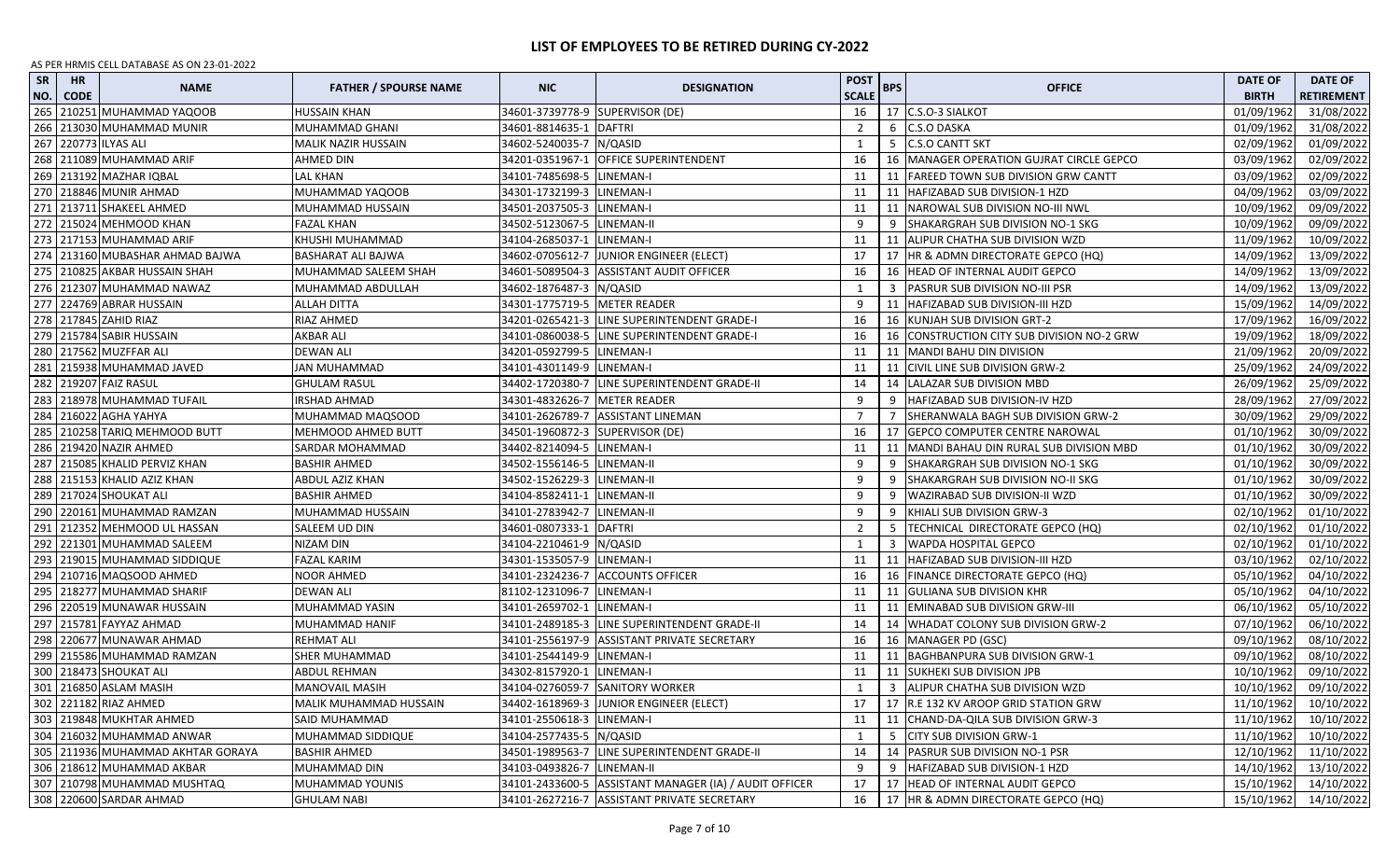| <b>SR</b><br>NO. | <b>HR</b><br><b>CODE</b> | <b>NAME</b>                       | <b>FATHER / SPOURSE NAME</b> | <b>NIC</b>                     | <b>DESIGNATION</b>                               | <b>POST</b><br><b>SCALE</b> | <b>BPS</b> | <b>OFFICE</b>                                           | <b>DATE OF</b><br><b>BIRTH</b> | <b>DATE OF</b><br><b>RETIREMENT</b> |
|------------------|--------------------------|-----------------------------------|------------------------------|--------------------------------|--------------------------------------------------|-----------------------------|------------|---------------------------------------------------------|--------------------------------|-------------------------------------|
| 309              |                          | 219281 MUHAMMAD SADIQ             | NOOR MOHAMMAD                | 34402-1693786-1                | LINEMAN-I                                        | 11                          |            | 11 MANDI BAHAU DIN CITY SUB DIVISION MBD                | 15/10/1962                     | 14/10/2022                          |
| 310              |                          | 215864 MUHAMMAD ASHRAF            | GHULAM MUHAMMAD              | 34101-2723355-5                | N/QASID                                          | 1                           |            | MANAGER OPERATION CITY CIRCLE GEPCO                     | 19/10/1962                     | 18/10/2022                          |
|                  |                          | 311 211767 JAMIL AHMED            | MUHAMMAD AMIN                | 34603-2322779-3                | METER READING SUPERVISOR-GRADE-II                | 11                          | 11         | POWER HOUSE SUB DIVISION SKT-1                          | 20/10/1962                     | 19/10/2022                          |
| 312              |                          | 213724 NAEEM AHMAD                | KHURSHID AHMAD               | 33302-8201581-7                | LINEMAN-I                                        | 11                          | 11         | INAROWAL SUB DIVISION NO-II NWL                         | 21/10/1962                     | 20/10/2022                          |
|                  |                          | 313 213506 GHULAM SARWAR          | <b>BAHAWAL HAQ</b>           | 34502-1623949-1                | LINEMAN-I                                        | 11                          |            | 13 NAROWAL SUB DIVISION NO-1 NWL                        | 21/10/1962                     | 20/10/2022                          |
|                  |                          | 314 213620 LIAQAT ALI             | MUHAMMAD SHARIF              | 34502-6166707-1                | LINEMAN-II                                       | 9                           |            | NAROWAL SUB DIVISION NO-II NWL                          | 25/10/1962                     | 24/10/2022                          |
| 315              |                          | 215727 MUHAMMAD NAEEM             | HAJI MUHAMMAD SIDDIQUE       |                                | 34101-2976592-5 LINE SUPERINTENDENT GRADE-II     | 14                          |            | 14   MODEL TOWN SUB DIVISION GRW-1                      | 29/10/1962                     | 28/10/2022                          |
|                  |                          | 316 216080 ALLAH DITA PERVAZ      | ABDUL RASHEED                |                                | 34102-0396572-1 LINE SUPERINTENDENT GRADE-I      | 16                          |            | 16 T.M.KHAN SUB DIVISION GRW-2                          | 30/10/1962                     | 29/10/2022                          |
|                  |                          | 317 219397 BASHIR AHMED           | RUKKAN DIN                   | 34402-1579297-3 LINEMAN-I      |                                                  | 11                          |            | 13 SHAHANA LOAK SUB DIVISION MBD                        | 01/11/1962                     | 31/10/2022                          |
|                  |                          | 318 216887 MUHAMMAD ASGHAR CHEEMA | <b>GHULAM HAIDER</b>         | 34104-2203167-9                | LINEMAN-I                                        | 11                          |            | 13 WAZIRABAD SUB DIVISION-1 WZD                         | 01/11/1962                     | 31/10/2022                          |
|                  |                          | 319 215188 MUHAMMAD FAROOQ        | NAZIR AHMED                  | 34502-1508181-9 LINEMAN-II     |                                                  | 9                           | -9         | SHAKARGRAH SUB DIVISION NO-II SKG                       | 01/11/1962                     | 31/10/2022                          |
|                  |                          | 320 218085 MUHAMMAD YAQOOB        | <b>SARDAR KHAN</b>           | 34201-9120846-1                | <b>METER READER</b>                              | 9                           | -9         | KUNJAH SUB DIVISION GRT-2                               | 01/11/1962                     | 31/10/2022                          |
|                  |                          | 321 220559 MUREED HUSSAIN         | <b>ABDUL GHANI</b>           | 34101-2484260-7                | N/QASID                                          | 1                           | 5          | DEPUTY MANAGER (REGIONAL TRAINING CENTRE)               | 02/11/1962                     | 01/11/2022                          |
|                  |                          | 322 213319 MUHAMMAD RIAZ          | <b>INAYAT ULLAH</b>          | 34601-6541535-7                | LINEMAN-II                                       | 9                           | 9          | FAREED TOWN SUB DIVISION GRW CANTT                      | 03/11/1962                     | 02/11/2022                          |
|                  |                          | 323 214989 NAZIR AHMAD            | REHMAT ALI                   | 34502-7888718-1                | <b>CHOWKIDAR</b>                                 | 1                           |            | SHAKARGARH DIVISION GEPCO-NWL                           | 03/11/1962                     | 02/11/2022                          |
|                  |                          | 324 213637 WARIS ALI              | <b>NOOR MUHAMMAD</b>         | 34501-0948149-3                | LINEMAN-I                                        | 11                          |            | 11 INAROWAL SUB DIVISION NO-II NWL                      | 04/11/1962                     | 03/11/2022                          |
| 325              |                          | 219742 MUHAMMAD SULEMAN KHAN      | INAYAT KHAN                  | 34103-4018496-7                | LINEMAN-II                                       | 9                           |            | NOWSHERA VIRKAN SUB DIVISION NO.1 N.V                   | 04/11/1962                     | 03/11/2022                          |
| 326              |                          | 216412 SADAQAT MEHMOOD            | MUHAMAMD SOHBAT KHAN         | 34101-1776735-9 CHOWKIDAR      |                                                  | 1                           |            | C.S.O-II GRW GEPCO                                      | 04/11/1962                     | 03/11/2022                          |
|                  |                          | 327 212362 IJAZ AHMED             | MUHAMMAD SARWAR              | 34601-0323296-1                | LINE SUPERINTENDENT GRADE-I                      | 16                          |            | 16 DASKA SUB DIVISION NO-1 DSK                          | 06/11/1962                     | 05/11/2022                          |
|                  |                          | 328 217818 MUHAMMAD ARIF          | <b>NOOR HUSSAIN</b>          | 34201-7384739-5   LINEMAN-I    |                                                  | 11                          |            | 13 KARIANWALA SUB DIVISION JPJ                          | 06/11/1962                     | 05/11/2022                          |
|                  |                          | 329 211298 HAMID ULLAH            | <b>GHULAM RASUL</b>          | 34201-0421906-1                | LINEMAN-I                                        | 11                          |            | 11   AKRAM SHAHEED SUB DIVISION GRT-1                   | 07/11/1962                     | 06/11/2022                          |
|                  |                          | 330 219695 TARIQ MEHMOOD          | <b>INAYAT ULLAH</b>          |                                | 34101-2327706-9 ASSISTANT LINEMAN                | 7                           | 7          | NOKHAR SUB DIVISION N.V                                 | 07/11/1962                     | 06/11/2022                          |
|                  |                          | 331 221122 MUHAMMAD ALI           | NIZAM DIN                    | 34601-0719166-7 SECURITY GUARD |                                                  | 6                           | 8          | AET-II GRW 132 KV GRID STATION NEW DASKA                | 08/11/1962                     | 07/11/2022                          |
|                  |                          | 332 220367 MUHAMMAD SALEEM        | MUHAMMAD ISMAIL              | 34101-5922838-7                | METER READING SUPERVISOR-GRADE-I                 | 14                          |            | 14 DIVISION NO-3 GRW GEPCO                              | 10/11/1962                     | 09/11/2022                          |
|                  |                          | 333 210055 YAQOOB MASIH           | SIRAJ MASIH                  |                                | 34101-2441097-3 SANITORY WORKER                  | 1                           |            | 3   MANAGER (MIS) GEPCO                                 | 10/11/1962                     | 09/11/2022                          |
| 334              |                          | 212895 MUHAMMAD AFZAAL            | <b>ABDUL RASHEED</b>         | 34601-5945431-5 LINEMAN-I      |                                                  | 11                          |            | 11 BHOPALWALA SUB DIVISION SKT-3                        | 11/11/1962                     | 10/11/2022                          |
| 335              |                          | 217452 MUHAMMAD AYUB              | MUHAMMAD SADIQ               | 34104-2205458-7                | LINEMAN-II                                       | 9                           | 9          | AHMAD NAGAR SUB DIVISION WZD                            | 11/11/1962                     | 10/11/2022                          |
| 336              |                          | 222517 RAJA KHALID NAZIR          | RAJA MUHAMMAD NAZIR          |                                | 34201-0123584-7 SUB ENGINEER (CIVIL)             | 14                          |            | 14   TLC CONSTRUCTION SUB DIVISION NO-I GRW             | 12/11/1962                     | 11/11/2022                          |
| 337              |                          | 215068 WALI MUHAMMAD              | MUHAMMAD HANIF               | 34502-0565414-5                | <b>ASSISTANT LINEMAN</b>                         | 7                           | 9          | SHAKARGRAH SUB DIVISION NO-1 SKG                        | 14/11/1962                     | 13/11/2022                          |
|                  |                          | 338 219473 MUKHTAR HUSSAIN        | <b>MANZOR HUSSAIN</b>        |                                | 34202-2646072-7 METER READING SUPERVISOR-GRADE-I | 14                          |            | 14   DINGA SUB DIVISION NO-1 KHR                        | 15/11/1962                     | 14/11/2022                          |
|                  |                          | 339 214655 MUHAMMAD AZAM          | GHULAM MUHAMMAD              | 34603-6258156-5 LINEMAN-I      |                                                  | 11                          |            | 11 CIVIL LINE SUB DIVISION SKT-1                        | 15/11/1962                     | 14/11/2022                          |
|                  |                          | 340 211138 TARIQ JAVAID           | GHULAM QADIR                 | 34201-0467310-1                | LINEMAN-I                                        | 11                          |            | 13 JJALAL PUR JATTAN RURAL SUB DIVISION JPJ             | 15/11/1962                     | 14/11/2022                          |
|                  |                          | 341 225635 ABDUL RAUF             | <b>LAL DIN</b>               | 34501-5923766-1 SECURITY GUARD |                                                  | 6                           | 8          | AET-SKT 132 KV G.STATION SIALKOT CITY                   | 16/11/1962                     | 15/11/2022                          |
|                  |                          | 342 216486 MUKHTAR AHMED          | SABAR HUSSAIN                | 34403-1882998-5                | LINEMAN-I                                        | 11                          |            | 13 KHATIALA SHEIKHAN SUB DIVISION PHALIA                | 20/11/1962                     | 19/11/2022                          |
|                  |                          | 343 218710 MUHAMMAD ASLAM         | MUHAMMAD BAKHSH              | 34301-6001794-9                | LINEMAN-II                                       | 9                           |            | 9 VANIKAY TARAR SUB DIVISION JPB                        | 24/11/1962                     | 23/11/2022                          |
|                  |                          | 344 221165 MUHAMMAD RAMZAN        | <b>FAZAL KARIM</b>           | 37302-1178410-3 SSO-I          |                                                  | 16                          |            | 16   AET-SKT 132 KV (GIS) G.STATION OLD POWER HOUSE SKT | 28/11/1962                     | 27/11/2022                          |
|                  |                          | 345 212006 MUNAWAR AHMED          | MUHAMMAD RAFIQUE             | 34602-0671754-9 LINEFOREMAN-II |                                                  | 14                          |            | 14 QILA KALAR WALA SUB DIVISION NWL                     | 29/11/1962                     | 28/11/2022                          |
|                  |                          | 346 211917 WARIS ALI BAJWA        | MUHAMMAD LATIF               |                                | 34602-6728601-9   DIVISIONAL ACCOUNTS OFFICER    | 16                          |            | 16   PASRUR DIVISION GEPCO-SKT                          | 01/12/1962                     | 30/11/2022                          |
|                  |                          | 347 213189 MAQSOOD AHMED CHEEMA   | SANA ULLAH                   |                                | 34601-9157219-1 LINE SUPERINTENDENT GRADE-II     | 14                          |            | 14 AROOP SUB DIVISION GRW CANTT                         | 01/12/1962                     | 30/11/2022                          |
|                  |                          | 348 215371 MUHAMMAD ASHRAF        | <b>INAYAT ULLAH</b>          | 34602-8933133-3 LINEMAN-I      |                                                  | 11                          |            | 11 CHOBARA SUB DIVISION PSR                             | 01/12/1962                     | 30/11/2022                          |
|                  |                          | 349 222626 MUHAMMAD ILYAS         | MUHAMMAD SHARIF              |                                | 35202-7480613-1 FITTER LINEMAN-T&G               | 11                          |            | 11   T&G CONSTRUCTION SUB DIVISION NO-I GRW             | 01/12/1962                     | 30/11/2022                          |
|                  |                          | 350 220168 SABIR HUSSAIN          | NASRULLAH                    |                                | 34101-7313168-9 ASSISTANT LINEMAN                | 7                           |            | CHAND-DA-QILA SUB DIVISION GRW-3                        | 01/12/1962                     | 30/11/2022                          |
|                  |                          | 351 217799 SHAUKAT ALI            | AKBAR ALI                    | 34201-0391624-1 N/QASID        |                                                  | 1                           | 3          | KARIANWALA SUB DIVISION JPJ                             | 01/12/1962                     | 30/11/2022                          |
|                  |                          | 352 210663 FAIZ AHMED             | <b>ALI AHMED</b>             | 34502-1527115-7 N/QASID        |                                                  | 1                           | 5          | ASSISTANT MANAGER (MM) FIELD STORE NWL                  | 01/12/1962                     | 30/11/2022                          |
|                  |                          |                                   |                              |                                |                                                  |                             |            |                                                         |                                |                                     |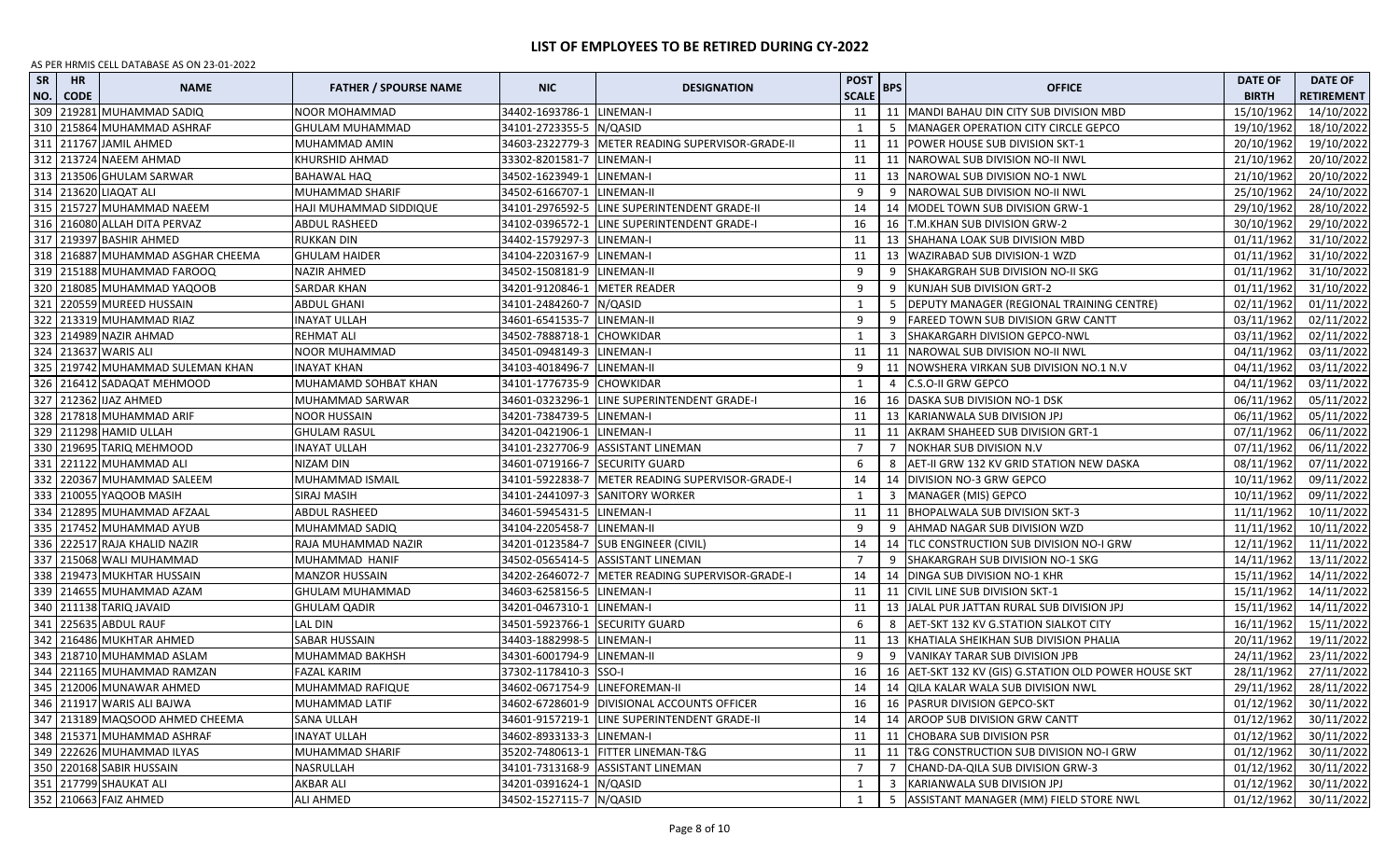| <b>SR</b><br>NO. | <b>HR</b><br><b>CODE</b> | <b>NAME</b>                         | <b>FATHER / SPOURSE NAME</b> | <b>NIC</b>                   | <b>DESIGNATION</b>                                  | <b>POST</b><br><b>SCALE</b> | <b>BPS</b> | <b>OFFICE</b>                                       | <b>DATE OF</b><br><b>BIRTH</b> | <b>DATE OF</b><br><b>RETIREMENT</b> |
|------------------|--------------------------|-------------------------------------|------------------------------|------------------------------|-----------------------------------------------------|-----------------------------|------------|-----------------------------------------------------|--------------------------------|-------------------------------------|
| 353              |                          | 213444 MUHAMMAD AKHTAR BHATTI       | MUHAMMAD KHAN BHATTI         | 34302-0393554-9 N/QASID      |                                                     | 1                           |            | 3 PINDI BHATTIAN SUB DIVISION JPB                   | 04/12/1962                     | 03/12/2022                          |
| 354              |                          | 211282 MUBASHAR MASOOD              | MASOOD AHMAD                 | 34201-2940230-5 LINEMAN-I    |                                                     | 11                          |            | 13 S.I.E SUB DIVISION GRT-1                         | 09/12/1962                     | 08/12/2022                          |
| 355              |                          | 212558 RAJAB ALI HAIDER             | <b>BARKAT ALI</b>            | 34601-9448345-7              | LINEMAN-I                                           | 11                          |            | 11   DASKA SUB DIVISION NO-III DSK                  | 10/12/1962                     | 09/12/2022                          |
| 356              |                          | 218356 MUHAMMAD IRSHAD              | ALLAH DITTA                  | 34201-0815480-5 LINEMAN-I    |                                                     | 11                          | 11         | SHADIWAL SUB DIVISION GRT-2                         | 10/12/1962                     | 09/12/2022                          |
|                  |                          | 357 214061 SHAKEEL AHMED            | MUHAMMAD JAFFER HUSSAIN TOOR | 34603-2216485-9 METER READER |                                                     | 9                           |            | POWER HOUSE SUB DIVISION SKT-1                      | 10/12/1962                     | 09/12/2022                          |
|                  |                          | 358 215321 FARYAD KHAN              | MOHAMMAD HAROON KHAN         | 34502-3743273-3 DRIVER       |                                                     | 8                           | 9          | SHAKARGRAH SUB DIVISION NO-IV SKG                   | 10/12/1962                     | 09/12/2022                          |
|                  |                          | 359 212380 KHALID MEHMOOD           | MUHAMMAD SHARIF              | 34601-9566828-3              | LINEMAN-I                                           | 11                          |            | 11   DASKA SUB DIVISION NO-1 DSK                    | 11/12/1962                     | 10/12/2022                          |
| 360              |                          | 221179 MASKEEN ANJUM MASIH          | SODAGHAR MASIH               | 81102-7219866-9              | SSO-I                                               | 16                          |            | 16 AET-GRT 132 KV GRID STATION RATTI                | 12/12/1962                     | 11/12/2022                          |
|                  |                          | 361 212510 MUHAMMAD MUNAWAR         | MUHAMMAD SHARIF              | 34601-7595961-1              | LINEMAN-I                                           | 11                          |            | 11   DASKA SUB DIVISION NO-II DSK                   | 12/12/1962                     | 11/12/2022                          |
|                  |                          | 362 218968 MAZHAR HUSSAIN           | <b>ALTAF HUSSAIN</b>         | 34301-4774077-5 N/QASID      |                                                     | 1                           |            | 3 JALALPUR BHATTIAN DIVISION JPB                    | 12/12/1962                     | 11/12/2022                          |
|                  |                          | 363 215187 IKRAM ULLHA KHAN         | AMAN ULLAH KHAN              | 34502-8865560-3 LINEMAN-I    |                                                     | 11                          |            | 11 SHAKARGRAH SUB DIVISION NO-II SKG                | 14/12/1962                     | 13/12/2022                          |
|                  |                          | 364 211237 MUHAMMAD AFZAL           | MUHAMMAD TUFIL               | 34201-4739258-7              | LINEMAN-II                                          | 9                           |            | 9 S.I.E SUB DIVISION GRT-1                          | 14/12/1962                     | 13/12/2022                          |
|                  |                          | 365   211777 MUHAMMAD AZMAT         | HAJI MUHAMMAD BOOTA          | 34603-2528986-5              | LINEFOREMAN-II                                      | 14                          |            | 14 DIVISION NO-1 SKT GEPCO                          | 16/12/1962                     | 15/12/2022                          |
|                  |                          | 366 217880 AZHAR ALI                | AHMED KHAN                   | 34203-6495752-9 CHOWKIDAR    |                                                     | 1                           |            | KHARIAN DIVISION GEPCO                              | 17/12/1962                     | 16/12/2022                          |
| 367              |                          | 219835 TARIQ MEHMOOD                | <b>JAMAL DIN</b>             | 34102-2088720-9              | LINEMAN-I                                           | 11                          |            | 11 KAMOKE SUB DIVISION NO-1 KMK                     | 18/12/1962                     | 17/12/2022                          |
| 368              |                          | 213489 MUHAMMAD ASLAM               | ABDULLAH                     | 34501-2045385-1              | <b>DRIVER</b>                                       | 8                           |            | NAROWAL DIVISION GEPCO-NWL                          | 18/12/1962                     | 17/12/2022                          |
| 369              |                          | 215033 ALLAH RAKHA                  | MUHAMMAD ISMAIL              | 34502-1560100-9              | <b>ASSISTANT LINEMAN</b>                            | 7                           |            | SHAKARGRAH SUB DIVISION NO-1 SKG                    | 18/12/1962                     | 17/12/2022                          |
|                  |                          | 370 210160 IFTIKHAR AHMED           | <b>BASHIR AHMED</b>          |                              | 34601-5797360-7 OFFICE SUPERINTENDENT               | 16                          |            | 16   MANAGER OPERATION SIALKOT CIRCLE GEPCO         | 19/12/1962                     | 18/12/2022                          |
|                  |                          | 371 210457 RAFIQ AHMAD              | CH. KHALIL AHMAD             | 34101-2622982-5 N/QASID      |                                                     | 1                           |            | CONSTRUCTION CITY SUB DIVISION NO-2 GRW             | 20/12/1962                     | 19/12/2022                          |
|                  |                          | 372   215906 MUHAMMAD SARWAR RANA   | <b>SALAM DIN</b>             |                              | 34101-2681962-5 ASSISTANT LINEMAN                   | 7                           |            | CIVIL LINE SUB DIVISION GRW-2                       | 21/12/1962                     | 20/12/2022                          |
|                  |                          | 373 219433 MUHAMMAD NAZIR           | SARWAR ALAM                  | 34402-5821179-1              | LINEMAN-II                                          | 9                           | 9          | DINGA SUB DIVISION NO-1 KHR                         | 22/12/1962                     | 21/12/2022                          |
|                  |                          | 374 217242 MUHAMMAD JAVED           | MUHAMMAD IQBAL               | 34104-2236001-5              | LINEMAN-I                                           | 11                          |            | 11   NIZAMABAD SUB DIVISION WZD                     | 24/12/1962                     | 23/12/2022                          |
|                  |                          | 375 217883 KHALID IFTIKHAR          | CH. ZARAIT ALI IFTIKHAR      | 34203-6075837-1              | LINE SUPERINTENDENT GRADE-I                         | 16                          |            | 16 KHARIAN SUB DIVISION NO-1 KHR                    | 28/12/1962                     | 27/12/2022                          |
|                  |                          | 376 213479 SAEED ARSHAD             | ABDUL HAMID                  | 34501-6897951-7 HDM GRADE-A  |                                                     | 15                          |            | 15   MANAGER OPERATION NAROWAL CIRCLE GEPCO         | 28/12/1962                     | 27/12/2022                          |
|                  |                          | 377   218739 MUHAMMAD NAWAZ SHAHEEN | <b>GHULAM RASOOL</b>         | 34302-0730168-9 METER READER |                                                     | 9                           | 9          | PINDI BHATTIAN SUB DIVISION JPB                     | 28/12/1962                     | 27/12/2022                          |
|                  |                          | 378 213684 SULTAN AHMED             | SAID AHMED                   | 34501-5271580-9 LINEMAN-I    |                                                     | 11                          |            | 11 NAROWAL SUB DIVISION NO-III NWL                  | 30/12/1962                     | 29/12/2022                          |
|                  |                          | 379 217094 KHUSHNOOD ALI            | KHIZER ALI                   | 34104-2595525-1              | JUNIOR CLERK (OPERATION)                            | 9                           |            | ALIPUR CHATHA SUB DIVISION WZD                      | 31/12/1962                     | 30/12/2022                          |
| 380              |                          | 212923 MUHAMMAD ILYAS               | KHAN MUHAMAMD                | 34601-0762945-5 N/QASID      |                                                     | $\mathbf{1}$                |            | <b>BHOPALWALA SUB DIVISION SKT-3</b>                | 31/12/1962                     | 30/12/2022                          |
| 381              |                          | 220713 HABIB ULLAH                  | SHAHAB DIN                   | 34103-051-40945              | <b>CHOWKIDAR</b>                                    | 1                           |            | CHAND-DA-QILA SUB DIVISION GRW-3                    | 31/12/1962                     | 30/12/2022                          |
| 382              |                          | 221108 ABDUL GHAFOOR                | ABDUL MAJEED                 | 34101-2088041-9   N/QASID    |                                                     | 1                           |            | <b>DEPUTY MANAGER (SS&amp;T) DIVISION GRW GEPCO</b> | 31/12/1962                     | 30/12/2022                          |
|                  |                          | 383 214987 MAQSOOD AHMAD            | <b>SHARAF DIN</b>            |                              | 34502-1889472-3 DIVISIONAL ACCOUNTS OFFICER         | 16                          |            | 16 C.S.O SHAKARGRAH GEPCO                           | 01/01/1963                     | 31/12/2022                          |
|                  |                          | 384 216473 PERVEIZ AKTHAR           | <b>BAHADER KHAN</b>          |                              | 34402-7694178-5 OFFICE SUPERINTENDENT               | 16                          |            | 16   MANAGER OPERATION GUJRAT CIRCLE GEPCO          | 01/01/1963                     | 31/12/2022                          |
|                  |                          | 385 219084 TASAWWAR ALI             | NATHOO KHAN                  |                              | 34301-8942904-5 COMMERCIAL SUPPDT                   | 15                          |            | 16 C.S.O JALALPUR BHATTIAN JPB                      | 01/01/1963                     | 31/12/2022                          |
| 386              |                          | 223682 MUHAMMAD ISHTIAQ             | MUHAMMAD KHALIQ              | 37401-0978994-1              | <b>SECURITY INSPECTOR</b>                           | 15                          |            | 16 DEPUTY MANAGER (SS&T) DIVISION GRT GEPCO         | 01/01/1963                     | 31/12/2022                          |
|                  |                          | 387 212763 MUHAMMAD ARIF            | <b>HUSSAIN DIN</b>           | 34601-9820038-9              | <b>ADMN ASSISTANT</b>                               | 15                          |            | 15 BHOPALWALA SUB DIVISION SKT-3                    | 01/01/1963                     | 31/12/2022                          |
|                  |                          | 388   217297   MUHAMMAD ARIF        | SARDAR ALI                   |                              | 34104-6380160-3   METER READING SUPERVISOR-GRADE-I  | 14                          |            | 14 GHAKKHAR SUB DIVISION WZD                        | 01/01/1963                     | 31/12/2022                          |
|                  |                          | 389 215013 MUHAMMAD ASHRAF JAVED    | MUHAMMAD SIDDIQUE            |                              | 34502-1580157-3 METER READING SUPERVISOR-GRADE-II   | 11                          |            | 11 SHAKARGRAH SUB DIVISION NO-IV SKG                | 01/01/1963                     | 31/12/2022                          |
|                  |                          | 390 212769 JJAZ HUSSAIN             | <b>IMDAD HUSSAIN METLA</b>   |                              | 34601-8043664-9   METER READING SUPERVISOR-GRADE-II | 11                          |            | 11 DEFENCE ROAD SUB DIVISION SKT-3                  |                                | 01/01/1963 31/12/2022               |
|                  |                          | 391 222074 MUHAMMAD SAEED AHMAD     | <b>GHULAM MUHAMMAD</b>       |                              | 34101-5239388-5   METER READING SUPERVISOR-GRADE-II | 11                          |            | 11 CIVIL LINE SUB DIVISION GRW-2                    | 01/01/1963                     | 31/12/2022                          |
|                  |                          | 392 222196 MUHAMMAD YOUNAS          | <b>WALIAT KHAN</b>           | 34603-5577584-7 LINEMAN-I    |                                                     | 11                          |            | 11 SAMBRIAL SUB DIVISION SKT-3                      | 01/01/1963                     | 31/12/2022                          |
|                  |                          | 393 222040 MUHAMMAD HANIF           | AHMED DIN                    | 37301-1514307-3 LINEMAN-I    |                                                     | 11                          |            | 11 SHAHANA LOAK SUB DIVISION MBD                    | 01/01/1963                     | 31/12/2022                          |
| 394              |                          | 212646 MUHAMMAD ASHFAQ              | JAMAL DIN                    | 34601-2184426-5 LINEMAN-I    |                                                     | 11                          |            | 11   DASKA SUB DIVISION NO-III DSK                  | 01/01/1963                     | 31/12/2022                          |
|                  |                          | 395 212395 LIAQAT ALI               | MASKEEN ALI                  | 34601-2242176-3 LINEMAN-I    |                                                     | 11                          |            | 11 GUJRANWALA ROAD SUB DIVISION DSK                 | 01/01/1963                     | 31/12/2022                          |
|                  |                          | 396 211414 MUHAMMAD ARSHAD          | MUHAMMAD AKRAM               | 34603-9705425-1 LINEMAN-I    |                                                     | 11                          |            | 13   MARGHZAR SUB DIVISION GRT-1                    | 01/01/1963                     | 31/12/2022                          |
|                  |                          |                                     |                              |                              |                                                     |                             |            |                                                     |                                |                                     |